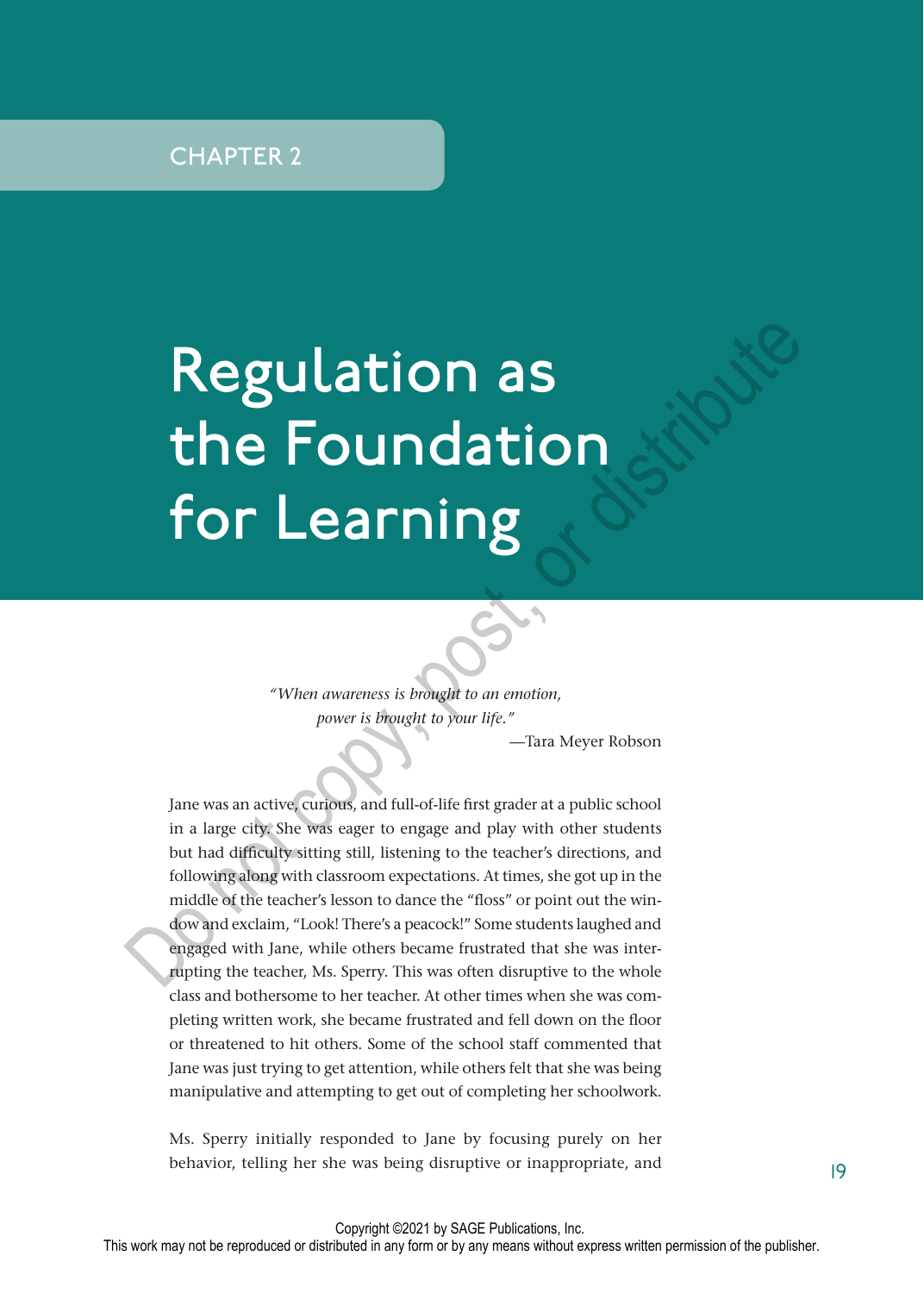commenting that she should sit down and listen like the other students. Ms. Sperry had a large class with over 20 students and she was often triggered, becoming frustrated, and overwhelmed by Jane's behavior, often not knowing how to respond. Every day Ms. Sperry moved Jane's "behavior clothespin" down the behavior chart, which resulted in Jane's behavior pin being in the "parent contact zone" on most days. However, this didn't seem to resolve the problem—the next day Jane was back at it again. Jane began to feel as if she *was bad,* and her behavior became increasingly worse. Jane began to hate school and make comments that no one liked her. This resulted in a difficult cycle with Ms. Sperry as well as Jane feeling unsuccessful and disconnected. It was, quite frankly, exhausting for Ms. Sperry.

When we simply focus on the surface behaviors, we miss an amazing opportunity to look underneath the surface to figure out what might be causing those behaviors. When we take time and use the tools outlined in this book to search for the "why," we can better know how to support students' success moving forward. When Ms. Sperry looked a little bit deeper into Jane's story, she found out that Jane had been adopted at the age of 5 and spent her early years in foster care. Jane struggled overall with knowing how to connect and build relationships, which often resulted in her engaging in silly or inappropriate behaviors as a way to get others to like her. Jane wanted to learn and complete the given schoolwork, but she was unable to do so in an environment where she didn't feel safe or regulated. next day Jane was back at it again. Jane began to feel as if she was bad, and her behavior became increasingly worse. Jane began to hat the school and make comments that no one liked her. This resulted in a stiffed difficu

When we look at behaviors as a form of communication, we can then take a few moments to figure out what the behaviors are trying to tell us.1 Over time, Ms. Sperry connected with Jane in a positive way, helped her to feel safe, and removed the behavior chart clothespins, which was causing Jane to feel a sense of shame. She reframed Jane's behaviors as an attempt to connect, and she provided opportunities for Jane to build a positive relationship with her during recess and breaks. While this took additional time, it was far more rewarding and far less exhausting for Ms. Sperry. This teacher-student connection increased Jane's sense of emotional and relational safety, decreased her fear, and improved her behavior, which ultimately increased Jane's ability to learn.

This chapter will look closely at the importance of building positive relationships in the classroom setting, and how the *relationship* in and of itself can serve as a way to increase a student's regulation and ultimately improve learning.<sup>2</sup> A teacher may feel overwhelmed with a large class of students who all bring their own histories, strengths,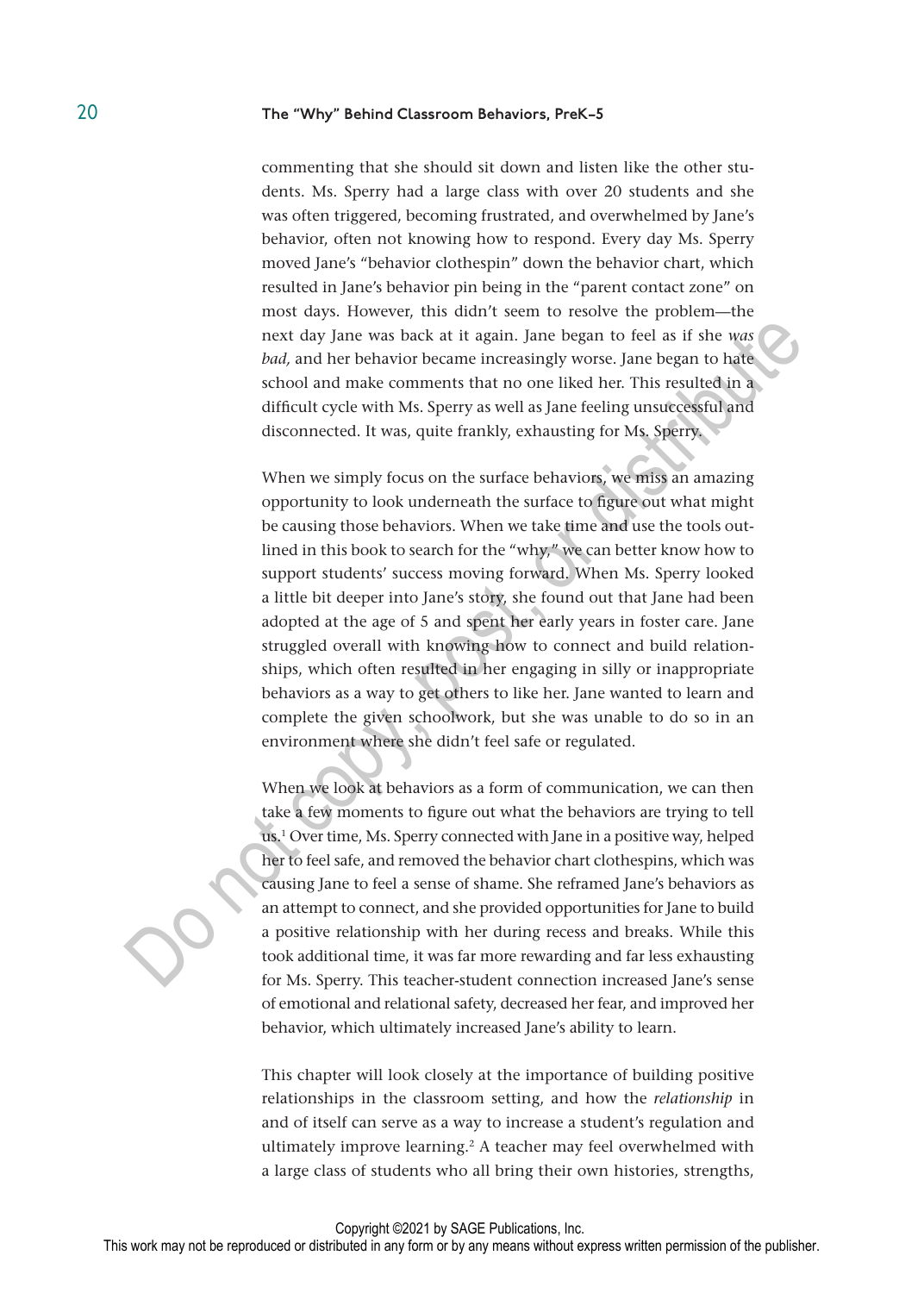challenges, and needs. It may seem almost impossible to know the individual needs of every student in the class. Through the framework of interpersonal neurobiology (IPNB),<sup>3</sup> and other brain-based relational models we can understand that there are some basic regulation and relationship-building skills that every teacher can use in class that work to build protective relationships with all students. These strategies also serve to increase students' and teachers' sense of safety, overall regulation, and feelings of contentment and success in the classroom setting.

## WHAT IS "REGULATION"?

**Regulation** is a term thrown around a lot in today's vernacular. Since we will be using the term quite a bit in this book, it will be helpful for us to identify what we mean by regulation and how to identify different states of regulation in ourselves and in our students. Regulation can be defined in many ways—from nervous system arousal and regulation, to emotional regulation, to body-based regulation, to co-regulation between and within a dyad such as the teacher-student or parent-child dyad. Regulation is also defined as "behavioral organization," defined as achieving an optimal arousal level in order to effectively handle the demands placed on us. Regulation is actually a very broad term, but we will use it to describe an individual's ability to manage his or her internal emotional and physical state in order to stay calm enough to communicate, solve problems, learn, connect with others, sit and focus, follow directions, complete school assignments, and make decisions. This fundamental regulation is necessary if any teaching or learning is going to occur.<sup>2,3</sup> safety, overall regulation, and feelings of contentment and success in<br>the classroom setting.<br>
The classroom setting,<br> **WHAT IS "REGULATION"?**<br> **Regulation** is a term thrown around a lot in today's vermacular. Since<br>
we w

Regulation of the body is when we feel at ease in our bodies.<sup>4</sup> More specifically, it is when the sympathetic and parasympathetic branches of the nervous system stay relatively in balance. Some activation of the sympathetic and parasympathetic nervous system is good and protective, but when either branch is activated too much it can result in maladaptive responses.

• The *sympathetic nervous system* helps activate us and arouse us into a state of action. If the sympathetic nervous system is too engaged, then we can get easily overaroused, anxious, hyperactive, or angry. If something happens to trigger a fight or flight response, the sympathetic nervous system is activated. This is when a child experiences something as

Regulation: an individual's ability to manage his or her internal emotional and physical state in order to stay calm enough to communicate, solve problems, learn, connect with others, sit and focus, follow directions, complete school assignments, and make decisions.

Copyright ©2021 by SAGE Publications, Inc.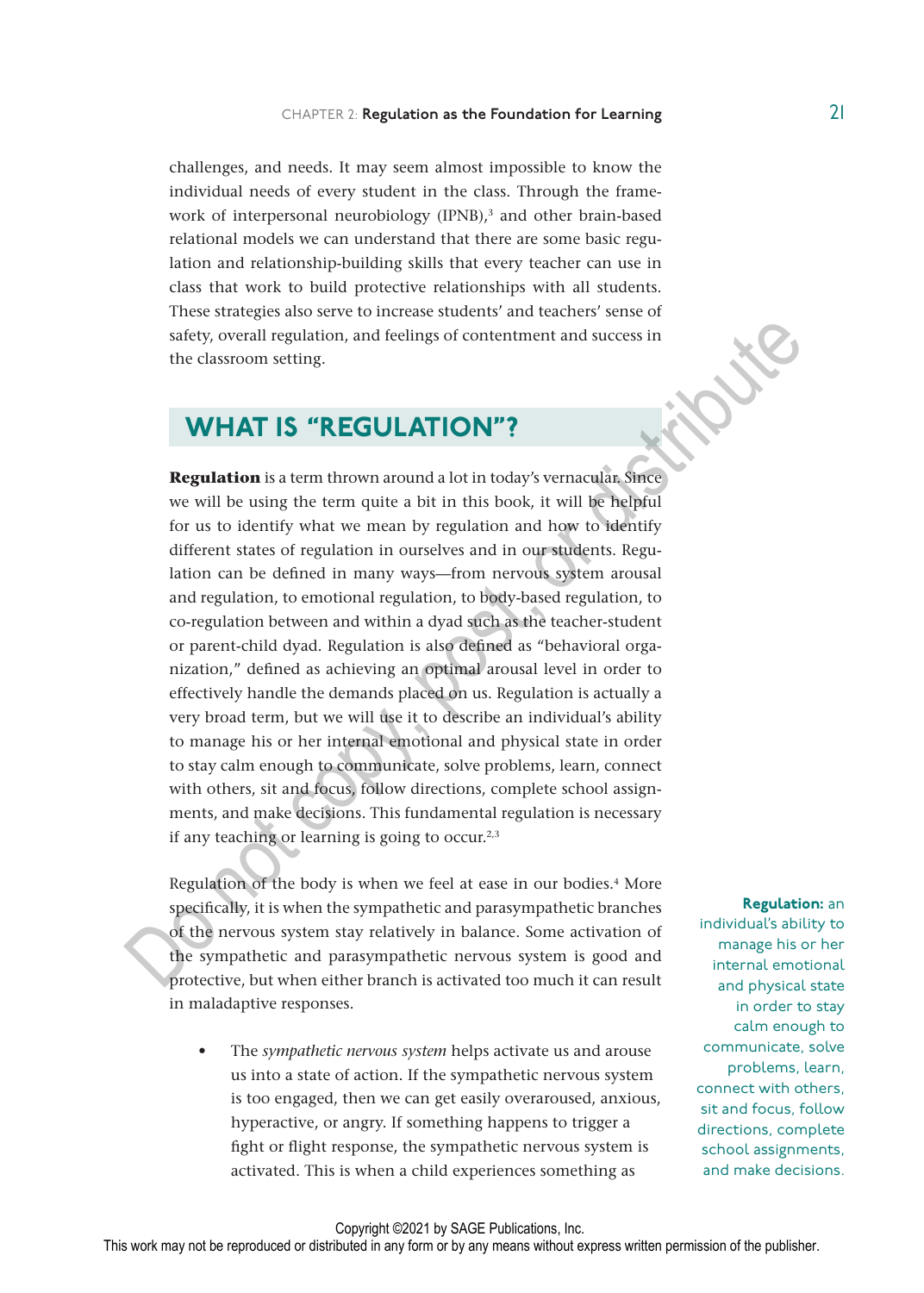threatening, and she may yell, scream, fight her way out of it, or run away.<sup>4</sup> For example, Jane is feeling frustrated and "on edge" about completing her writing assignments. Her teacher tells the class it is time to pull out their workbooks and complete the sentences. Jane looks at the workbook and becomes overwhelmed, not knowing where to start. Because her sympathetic nervous system is overly activated, she yells, "I hate this!" throws her workbook on the ground, and threatens to hit the student sitting next to her.

• The *parasympathetic nervous system* helps slow us down and prepares us for rest. If the parasympathetic nervous system is too engaged, then we can get easily underaroused, depressed, sluggish, or passive. The freeze response can be triggered by something that is perceived as threatening, but it is activated by the parasympathetic nervous system. This is when a child wants to shut down, hide under a desk, or not talk.4 If, in the example above, Jane's parasympathetic nervous system was overly activated, then the same writing assignment may trigger her to clam up, hide in the hallway, or cry in the bathroom. Jane could also say she's too tired or bored to complete the assignment. Solution of three this!" throws her workbook on the ground, and three stoch it the student sitting next to here. The *parasympathetic nervous system* helps slow us down and prepares us for rest. If the parasympathetic nerv

When the autonomic nervous system is out of balance, we tend to become either more rigid or chaotic, as we talked about in Chapter 1. There are many things that can trigger one of these responses, such as challenging new academic tasks, certain uneasy social situations, or particular tones of voice. Overwhelming sensory information can also trigger such a nervous system response. Sometimes students with learning and attention challenges are triggered by reading or writing. Students with an autism spectrum disorder, attention deficit disorder, or slower processing speeds may be triggered by certain social interactions. We will explore each of these nervous system triggers in subsequent chapters.

It will be important for us to learn how to recognize different "states of regulation" and what they look like in our students and ourselves.<sup>5</sup> Various research models talk about regulation in different ways: the idea of "green zone" regulation used in *The Whole Brain Child*, the "just right zone" of the How Does Your Engine Run? program, Dr. Dan Siegel's "window of tolerance," or the "Goldilocks zone." Whichever you decide to use, the idea is that our brains need to be in the "just right" zone of regulation in order to focus, attend, learn, and complete work. It is therefore very important for teachers to know how to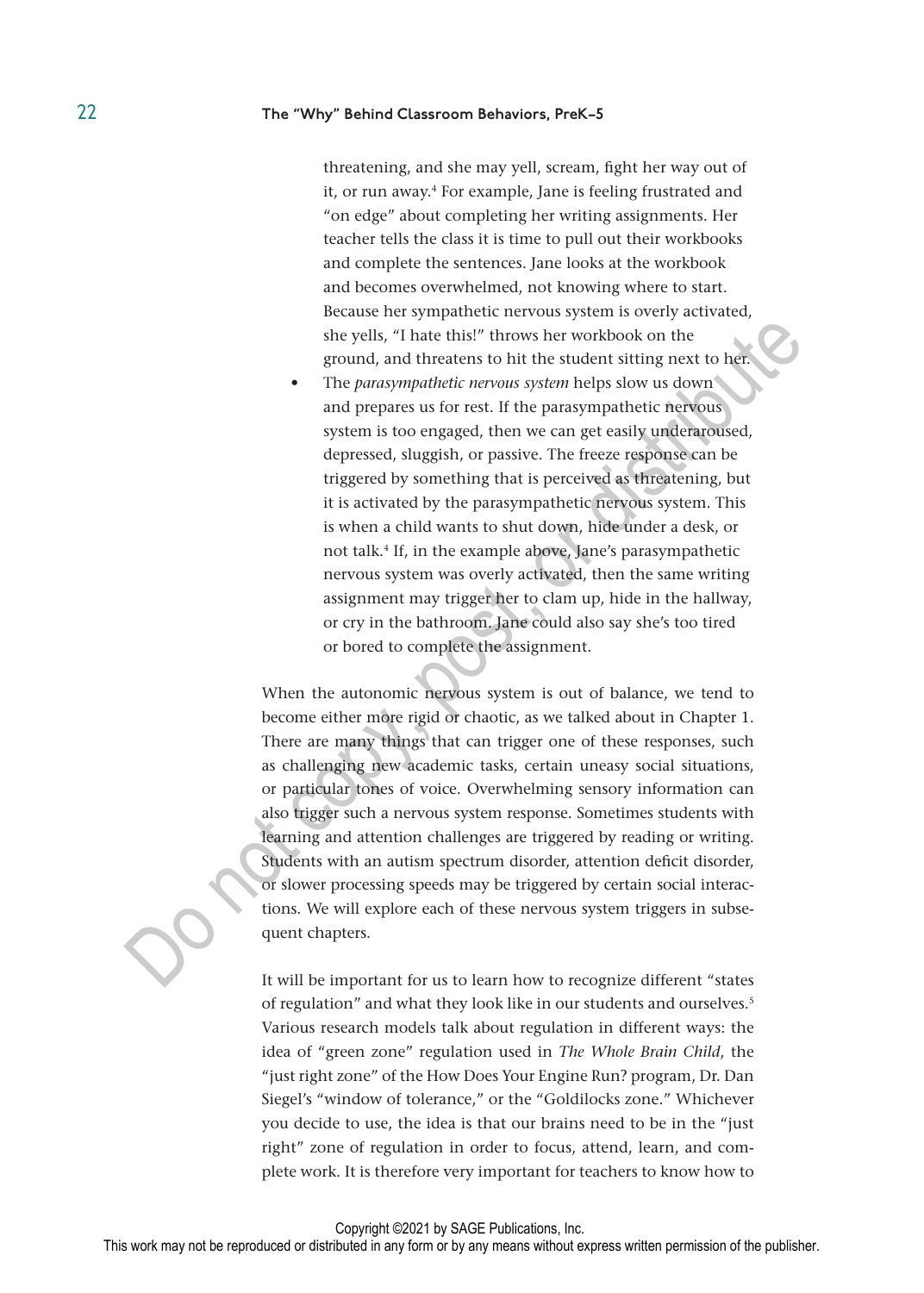recognize when their students are in this "just right" zone, when they are not, and what to do to get their students back into the "just right" zone before trying to teach new or challenging concepts.

When the sympathetic nervous systems take over too much, then we can go into a "red zone" or fight or flight state of arousal. This is when we become angry, fearful, outwardly anxious, or overly excited. On the way to the "red zone" we pass through the "yellow zone," which

## Supportive Diagram

|                                   | the way to the "red zone" we pass through the "yellow zone," which                                                                                                                                                                                                                                                                                                                                                                                                                                                                                                                                                                                     |
|-----------------------------------|--------------------------------------------------------------------------------------------------------------------------------------------------------------------------------------------------------------------------------------------------------------------------------------------------------------------------------------------------------------------------------------------------------------------------------------------------------------------------------------------------------------------------------------------------------------------------------------------------------------------------------------------------------|
| <b>Supportive Diagram</b>         |                                                                                                                                                                                                                                                                                                                                                                                                                                                                                                                                                                                                                                                        |
|                                   | Understanding the "states of regulation" can help you determine which state you<br>or a student might be in at any particular time and help you better understand<br>his behavior. It is important for teachers to know how to recognize when<br>their students are in a "just right" zone, when they are not, and what to do<br>to get their students back into the "just right" zone before teaching a new or<br>challenging concept. It is also important for teachers to recognize when they are<br>moving through different states of regulation themselves so that they can help<br>themselves get back into the "just right" zone for teaching. |
| <b>Red Zone</b>                   | · Sympathetic nervous system takes over and causes<br>fight or flight response.<br>• Emotions: Angry, fearful, outwardly anxious, overly<br>excited, stressed.                                                                                                                                                                                                                                                                                                                                                                                                                                                                                         |
| Yellow Zone                       | • Heighted sympathetic nervous system response that<br>has not yet reached fight or flight.<br>· Emotions: Frustrated, somewhat stressed, somewhat<br>nervous, silly.                                                                                                                                                                                                                                                                                                                                                                                                                                                                                  |
| "Just Right"<br><b>Green Zone</b> | • Balance between the sympathetic and<br>parasympathetic nervous system that allows for<br>social interaction and higher cognitive engagement.<br>· Emotions: Happy, calm, engaged, focused, social.                                                                                                                                                                                                                                                                                                                                                                                                                                                   |
| <b>Blue Zone</b>                  | • Parasympathetic nervous system takes over and<br>causes a freeze response.<br>· Emotions: Sad, disengaged, bored, tired. Sometimes<br>feeling mad or angry can also result in a blue zone<br>response.                                                                                                                                                                                                                                                                                                                                                                                                                                               |

Copyright ©2021 by SAGE Publications, Inc.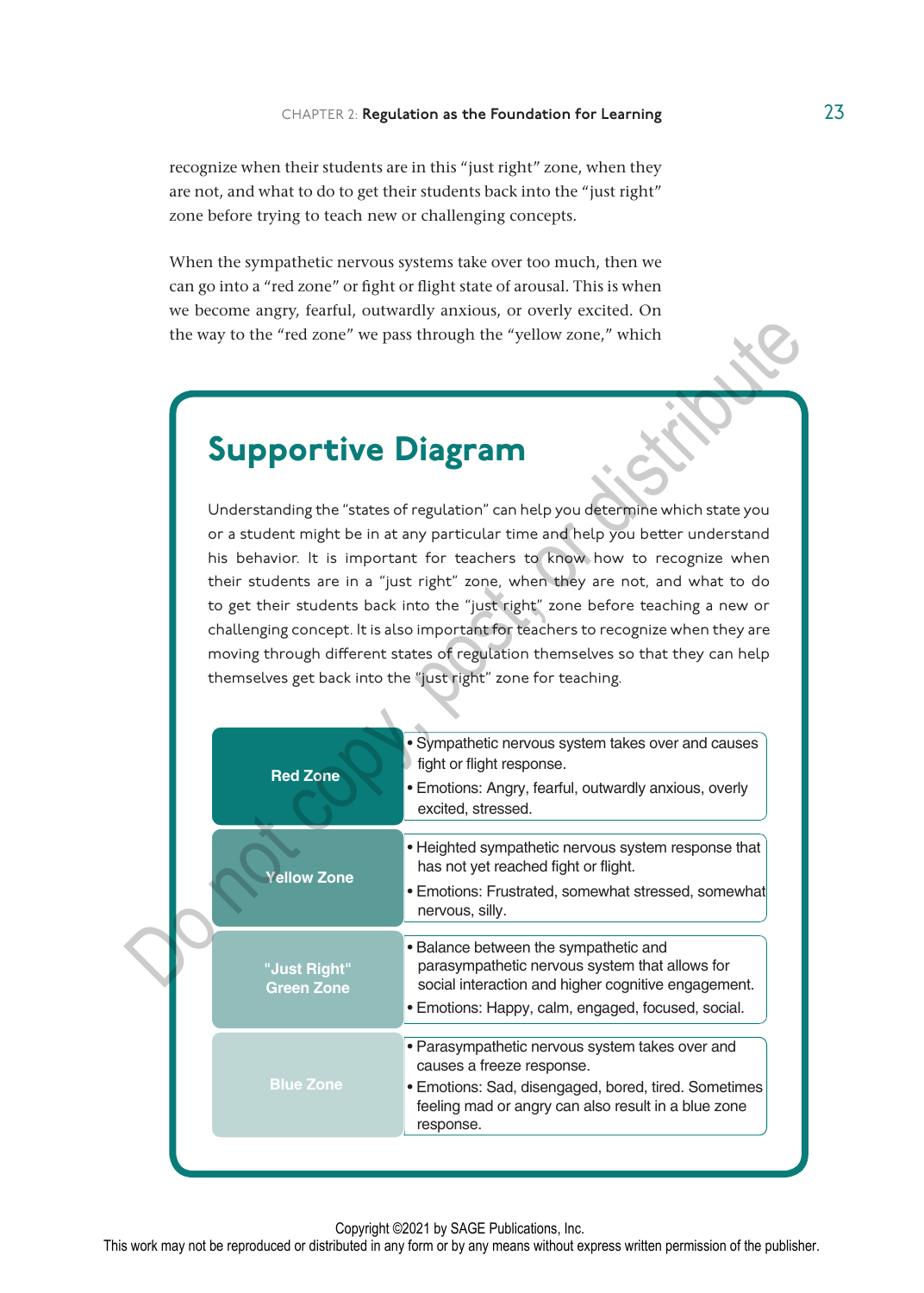is a heightened state of arousal that is usually more manageable than the "red zone." This might be when we become frustrated, somewhat stressed, a little nervous, or silly. On the flip side, when the parasympathetic nervous system takes over too much, then we can go into a "blue zone" or "freeze" state of arousal. This is when we become sad, disengaged, bored, or tired. It is notable that some people will actually go into a "blue zone" when they are angry or overwhelmed. For this reason, it is important not only to pay attention to disruptive behaviors but also to students who are disengaged, shut down, or oddly not disruptive at all.

Emotional regulation comes with greater brain integration; this allows us to keep our feelings from going to extremes—or to help us remain regulated and feel "just right." When we feel ourselves getting dysregulated, we can activate our sympathetic or parasympathetic nervous systems, respectively, to stay regulated. If our sympathetic ("fight or flight") nervous system is activated, we need to engage in an activity that feels safe, quiet, calm, repetitive, and regulating. It often helps to decrease the sensory input in the room (e.g., turn off the lights and remove loud noises) to create a sense of safety. If the parasympathetic ("freeze" or "rest") nervous system is activated, we may need to engage in something that gets our body moving such as jumping jacks, stretching, going for a walk, or getting a glass of water. As this capacity to engage in regulating activities strengthens, emotional responses more quickly reflect a return to a balanced automatic nervous system, even in the face of stress. This takes practice and requires establishing positive patterns. by the statistic in the data of the payarities of the pays attention of distributions by the payarities of the payarities of the payarities of the distribution of the distribution of the distribution of the distribution o

Throughout the day, children *and* adults move through different states of regulation. We may be calm, relaxed, happy, and ready to focus at one moment, or stressed, angry, and frustrated at another. We often have strategies to move back into a state of calm when we get dysregulated. For example, a student may be focused on completing a math worksheet until another student comes over and knocks the pencil box off her desk. While this is frustrating and may result in an exchange of words, she can calm down by taking a deep breath, picking up her pencils, and re-engaging with the math worksheet. If teachers are not in a calm, regulated state, students will pick up on that and it will be very difficult to teach them because they will sense that something is "off." If students are not in a regulated state, they will not be able to focus, sit still, attend, or learn. Likewise, if we as adults are not in a calm, regulated state, it will be much harder for us to focus on our jobs and complete our work to the best of our ability.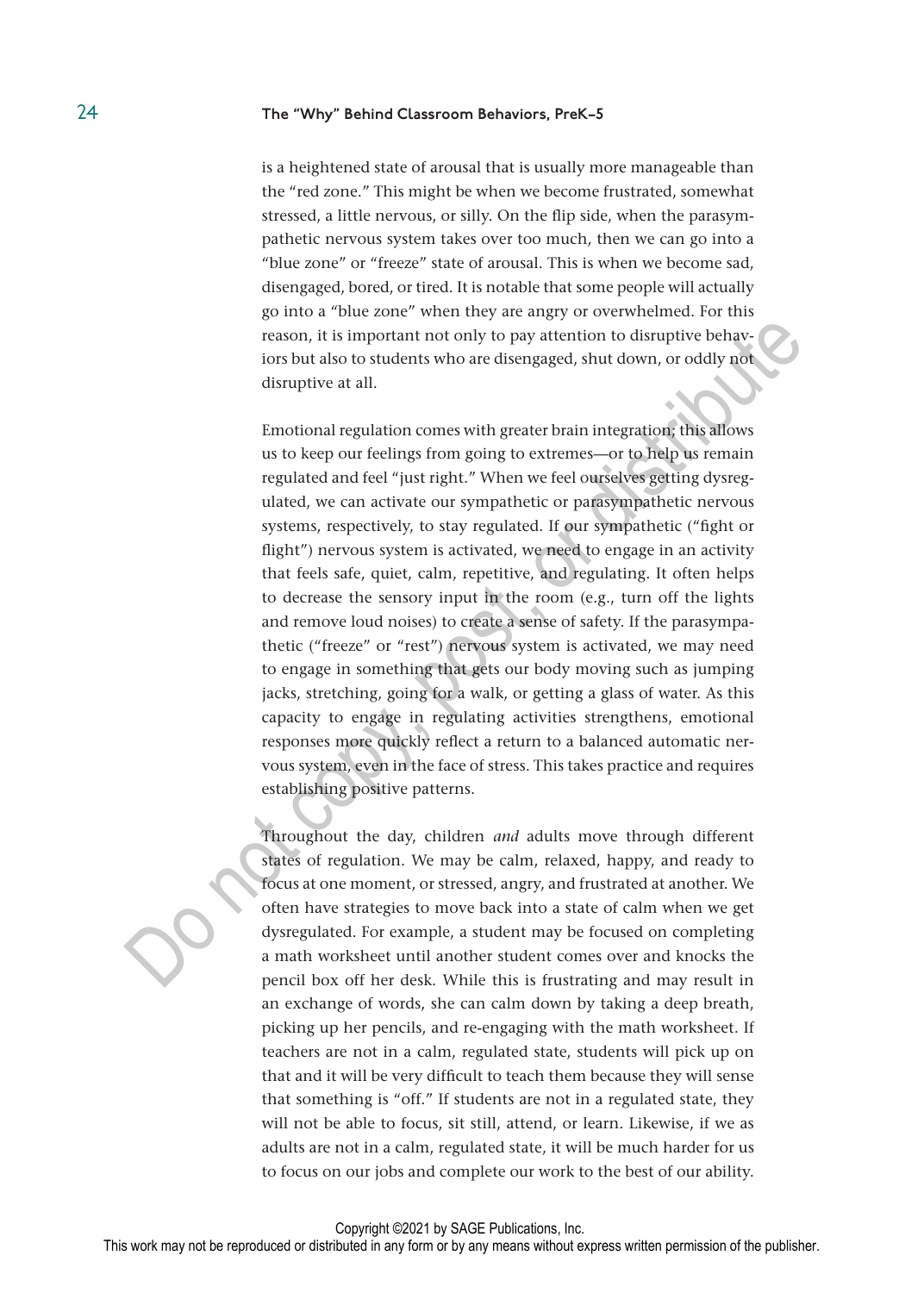

Considering the following narrative of Lilliana's school day, plot on the chart how her regulation fluctuates throughout the day. Take note of how these fluctuations may impact her ability to learn.

Lilliana sluggishly enters class and typically lies on the floor during morning meeting. She often does not raise her hand to participate in math class and seems bored with the material. When Lilliana comes in from recess, she seems engaged and eager to learn in social studies. By the end of social studies, she is clearly ready for a break. You frequently get reports that Lilliana does not eat her lunch and has a difficult time remaining seated in the cafeteria. When she comes back from recess she, again, seems engaged in learning and is eager to start language arts class. Her music teacher reports that Lilliana is disruptive and has difficulty following directions. By the time she returns from recess to get ready for home Lilliana is again sluggish and needs more reminders than other students to write her assignments down and pack her bag.



Copyright ©2021 by SAGE Publications, Inc.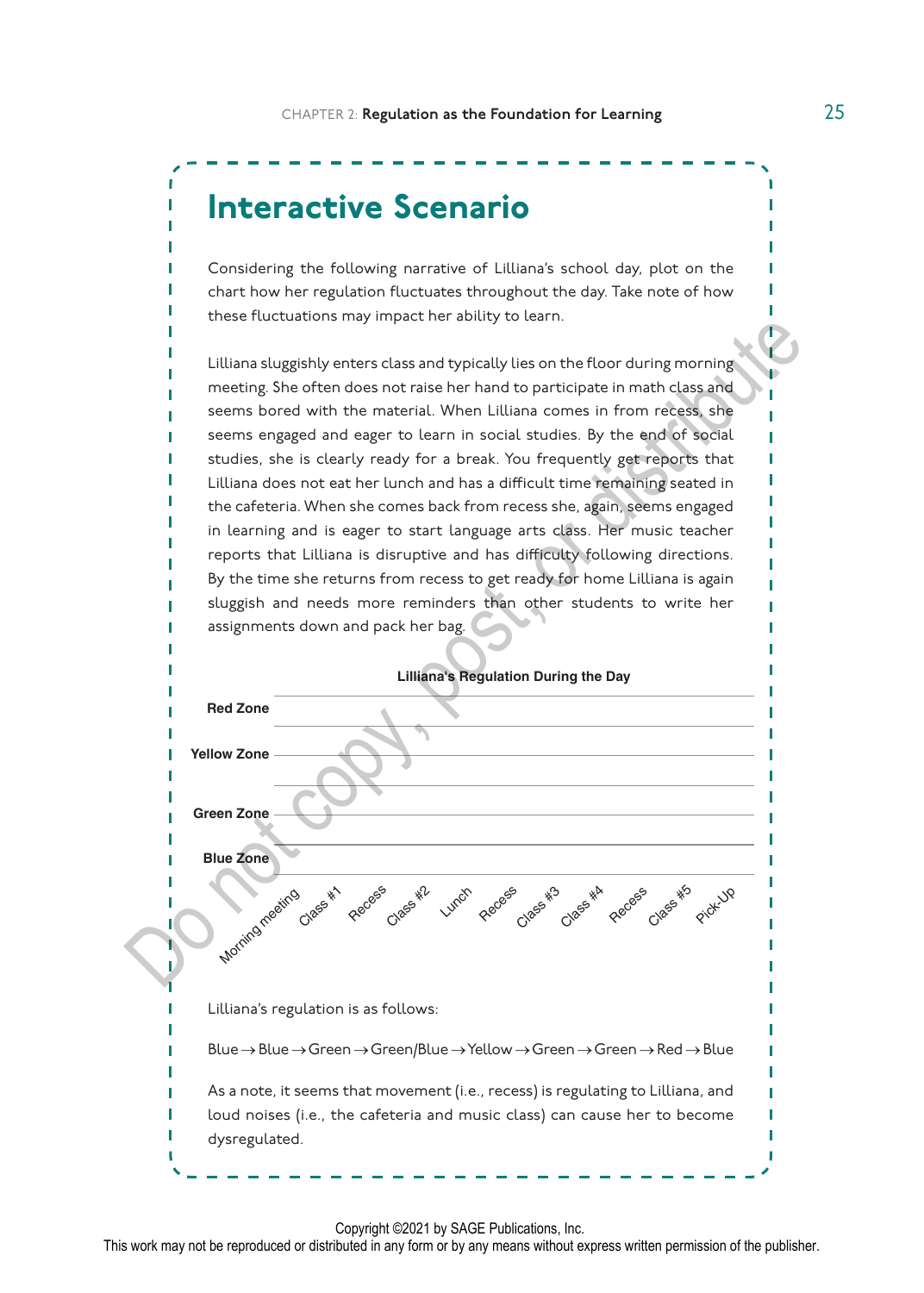In the introductory vignette, when Jane became dysregulated, she engaged in silly, disruptive, or "attention-seeking" behaviors. She did this because learning, connecting, and engaging with others was threatening to her due to early childhood traumatic experiences. She felt unsafe in relationships—one of the important pieces for an integrated brain that we will explore in Chapter 3. She fluctuated between sympathetic nervous system and parasympathetic nervous system responses, at times threatening to hit others and at other times hiding under her desk. She was rarely in the "just right" zone where

## Reflective Activity

Think back over the events of your day today. Can you recall moments when you were in the "just right" zone? What was happening in that moment? What interactions were occurring between your students and yourself? What was going on in the environment? Use the tools below to think back over your day and identify when you were "just right," when you felt yourself move into the "fight or flight" zone, and when you might have felt yourself fall into the "freeze zone." Can you recall a situation in which you were "co-regulated" with a student you were working with?



#### Copyright ©2021 by SAGE Publications, Inc.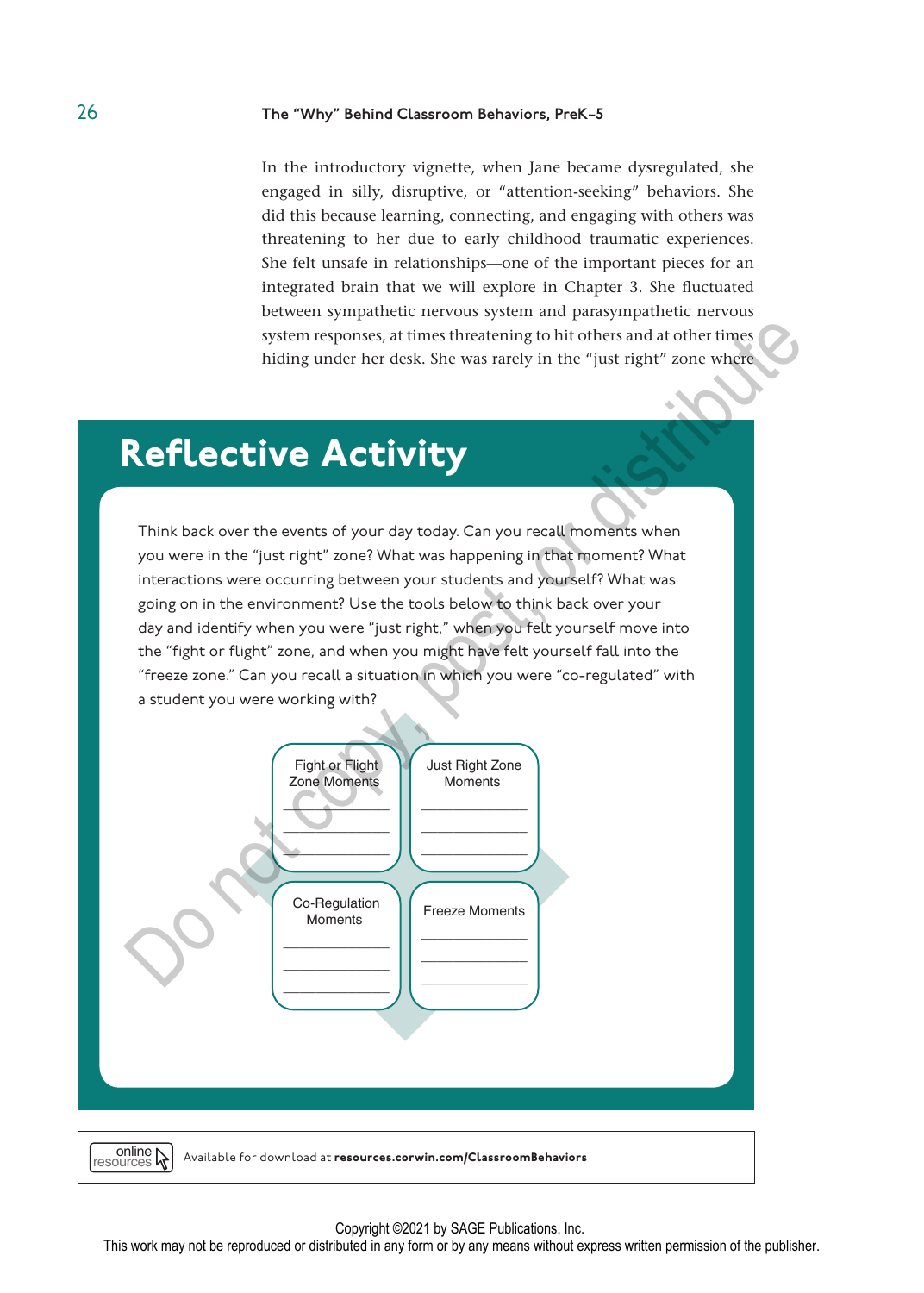she was able to connect, learn, attend, and engage with others. Over time, as she realized she was no longer going to get in trouble for her dysregulation, she slowly started to build a safe, protective relationship with her teacher, Ms. Sperry. Little by little this sense of safety in relationships changed the neural pathways in her brain and helped her associate relationships with safety. With safety, consistency, and regulation being modeled to her on a daily basis, over time she was able to begin to use the same skills.

## REFRAMING THE DEVELOPMENTAL EXPECTATIONS OF REGULATION

Before we dive into strategies to promote regulation in the classroom, it is important to recognize and reframe the developmental stages of regulation. It is easy for us as adults to stretch our expectations of children, especially as society is pushing for children to mature more quickly. If we take a step back to ask ourselves if our expectations match what is developmentally appropriate, then we can better come alongside the student. It is also important to acknowledge that even if a child "should" have certain self-regulation skills, he or she may still require some degree of guidance from a trusting adult figure in order to calm down or solve problems. At certain times children may "regress" in their ability to regulate, especially if a child has gone through a traumatic or stressful life event.<sup>6</sup> As the demands in our environment increase, our ability to remain regulated often decreases—such as when introducing new learning concepts.7 This is because the brain is funneling resources to different parts of the brain in order to facilitate motor, language, or cognitive development. able to begin to use the same skills.<br> **REFRAMING THE DEVELOPMENTAL**<br> **EXPECTATIONS OF REGULATION**<br>
Before we dive into strategies to promote regulation in the classroom,<br>
it is important to recognize and reframe the devel

Emotional regulation tends to develop in a stepwise manner that includes identification, integration, building coping skills, and practice.8,9

1. *Identification* includes building an awareness of what the feeling is and how to identify it. Pre-K students will need more assistance in identifying their emotions than a third grader. However, that does not mean that a third grader will not need assistance at certain times or under certain circumstances. After you have helped a student identify a particular felt emotion, you can move into the integration phase.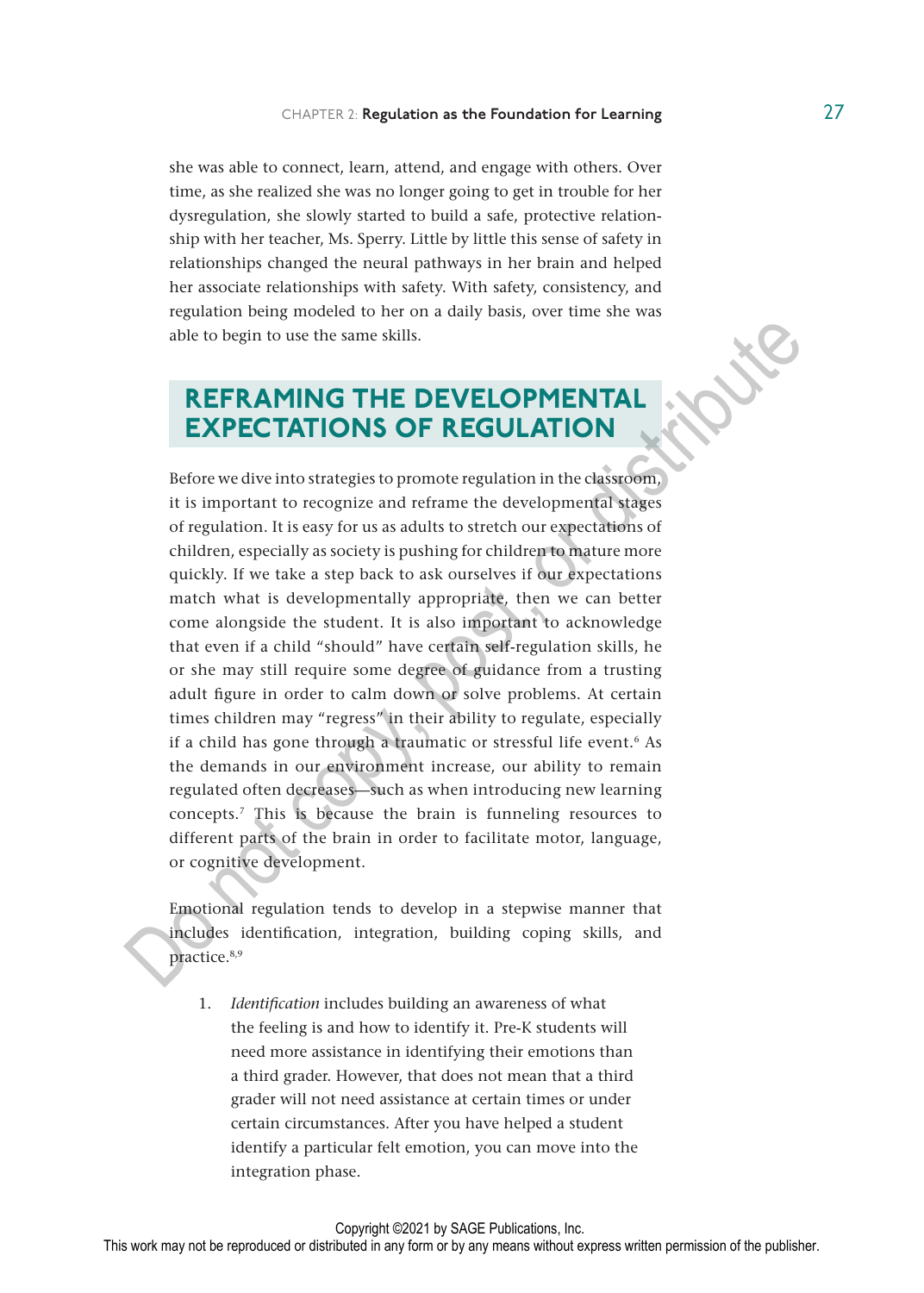- 2. *Integration* as we discussed in the introduction helps connect the language and logical processing parts of the brain to the emotional and intuitive parts of the brain. You start to hear 2- and 3-year-olds exclaim, "I'm mad" or "I'm sad," which is a good indication that they are beginning to integrate their internal felt sense of the emotion with a logical, language-based understanding of what it is that they are experiencing. This becomes more complex as children get older. For example, 4- and 5-year-olds have the capacity to understand that when we get mad, our muscles become tight or our hearts start to race. And 6- to 7-year-olds can better understand the connection between thoughts, feelings, and behaviors. For example, "When I get mad, my muscles get tight, and I think that I hate the world," but "When I'm happy, I feel like dancing and singing, and I think that I can do anything."
- 3. *Building coping skills* involves the teaching of strategies to facilitate improved "emotional regulation." It is important to realize that you cannot actually "teach" self-regulation. It's a process that we all move through as we develop and mature. However, you can equip children with tools and provide modeling so when they are ready, they have resources available. Know that teaching regulating coping skills will be more effective *after* you have achieved the identification and integration phases, even though our inclination is to jump right to "fixing" the problem as soon as possible. they are experiencing. This becomes more complex as<br>
children get older. For example, 4- and 5-year-olds have<br>
the capacity to understand that when we get mad, our<br>
muscles become tight or our hearts start to race. And 6-t
	- 4. *Practice, practice, practice!* Be aware that these coping skills take a lot of practice and modeling in order to reinforce and make into an automatic pathway (similar to the example of tying shoes in the introduction). It is also important to know that students need to practice these skills when they are in a regulated "just right" state. Just as learning any new skills, if we are not in a regulated state, we will not be able to learn or practice such skills. If we wait to tell a student to take a deep breath when they are already in the red zone, they will likely yell, "No, that never works! I'm never breathing again."

While emotional regulation develops over time and we progress through different stages of development as we grow, it is important to remember that our brains do not always develop in a stepwise or linear fashion.10 *There will be occasions when we see a child achieve a certain developmental milestone, complete a task well, or demonstrate*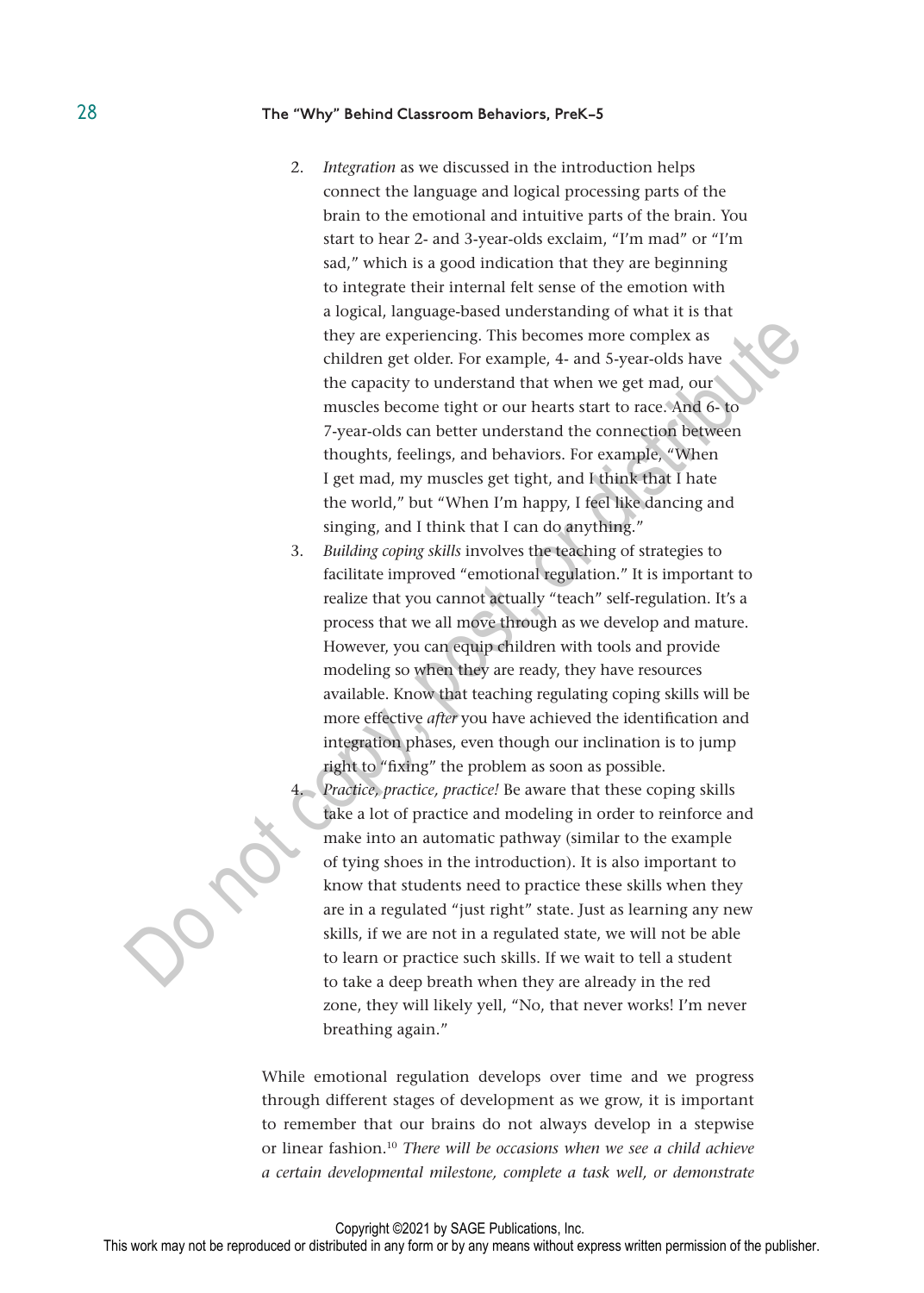## Supportive Diagram

Emotional regulation typically occurs in a stepwise manner that is reliant on modeling from adults and consistent co-regulation. It is not possible to "teach" self-regulation, but it is possible to equip students with the foundational skills to flex their emotional regulation muscles through the following process. The adult's ability to monitor and maintain their own state of regulation and model a regulated state is very important in the development of regulation skills in children. Remember that setbacks for all of us will occur and are an indication that the brain is changing!



*self-regulation one day, and the next day they may have difficulty with the same activity or situation. This does not represent a failure. It only suggests that the brain is continuing to work toward integrating the new developmental skill.*

Think of Jane's story above, for example. One day after working with her teacher on modeling appropriate expression of emotional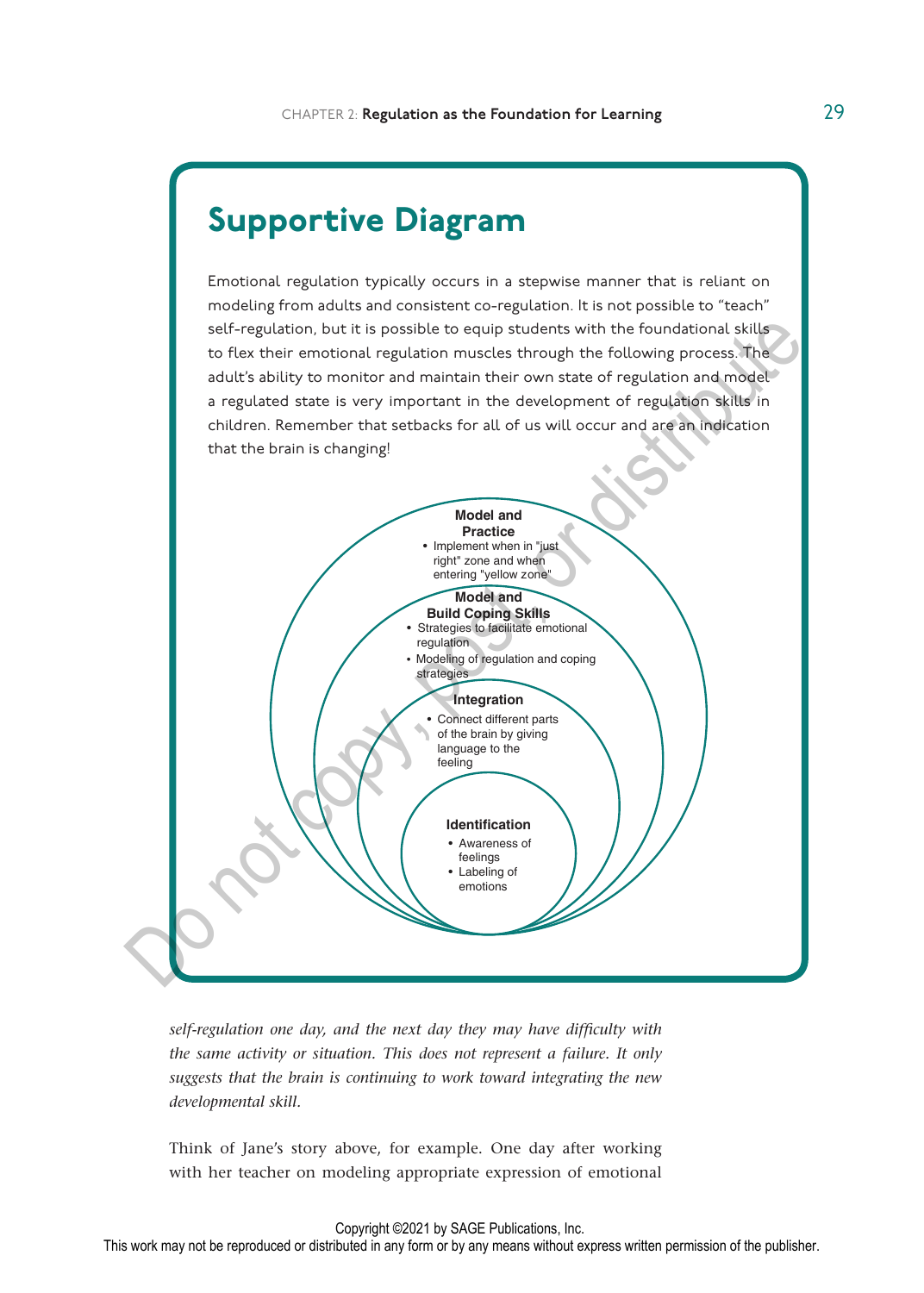identification and regulation, she was able to express herself when she became angry, saying, "This writing is too hard. I'm getting frustrated and I need help." Her teacher was proud and excited that Jane was able to communicate her emotional state and her needs at the same time. By Jane's communicating in this way, her teacher was able to provide her with the right support to get her back into a regulated state and to determine how to teach her the writing skill that the class was working on. The next day, however, when the class was asked to fill in words to complete certain sentences, Jane became overwhelmed, threw all of her pencils on the floor, and raised her fist in an attempt to hit her desk mate. Ms. Sperry felt discouraged and as though all of the work they had been doing together was not working. She wondered, "Why was Jane able to identify her emotions, express herself, and ask for help yesterday, and today she reverted back to her 'red zone' state of dysregulation?"

These setbacks can often feel disheartening and discouraging. It may seem as though all the work you are doing with the student is not working or may not even be worth it. *Know that this is a typical part of brain development. It takes time to grow new neural connections and even longer for those connections to solidify. As long as you are seeing progress, even if it is only tiny glimpses on certain days, then you know the connections are beginning to form.* While there are certain developmental expectations for students to achieve when it comes to regulation, it is up to us, as the adults in their lives, to create a safe, predictable, structured, and consistent environment. Your understanding of each student's individual needs will help them to reach an optimal state of regulation. This takes time, patience, and understanding. class was working on. The next day, however, when the class was easked to fill in words to complete certain sentence, Jane became over-<br>whelmed, threw all of her pencils on the floor, and raised her fix in<br>an attempt to h

## DEVELOPMENTAL MILESTONES IN REGULATION

Our ability to regulate and calm ourselves *ideally* grows in capacity as we develop over time. As mentioned in the introduction, regulation is dependent on our relationships, brain and body functions, and mind processes. Some children and adults develop better regulation strategies than others, and some develop regulation strategies more quickly than others. With proper support, guidance, safe environments, and opportunities, students can thrive in their ability to regulate. When thinking about regulation, it is also important to think about how different cultures view the concept of regulation. Western cultures tend to emphasize the notion of "self-regulation," whereas other cultures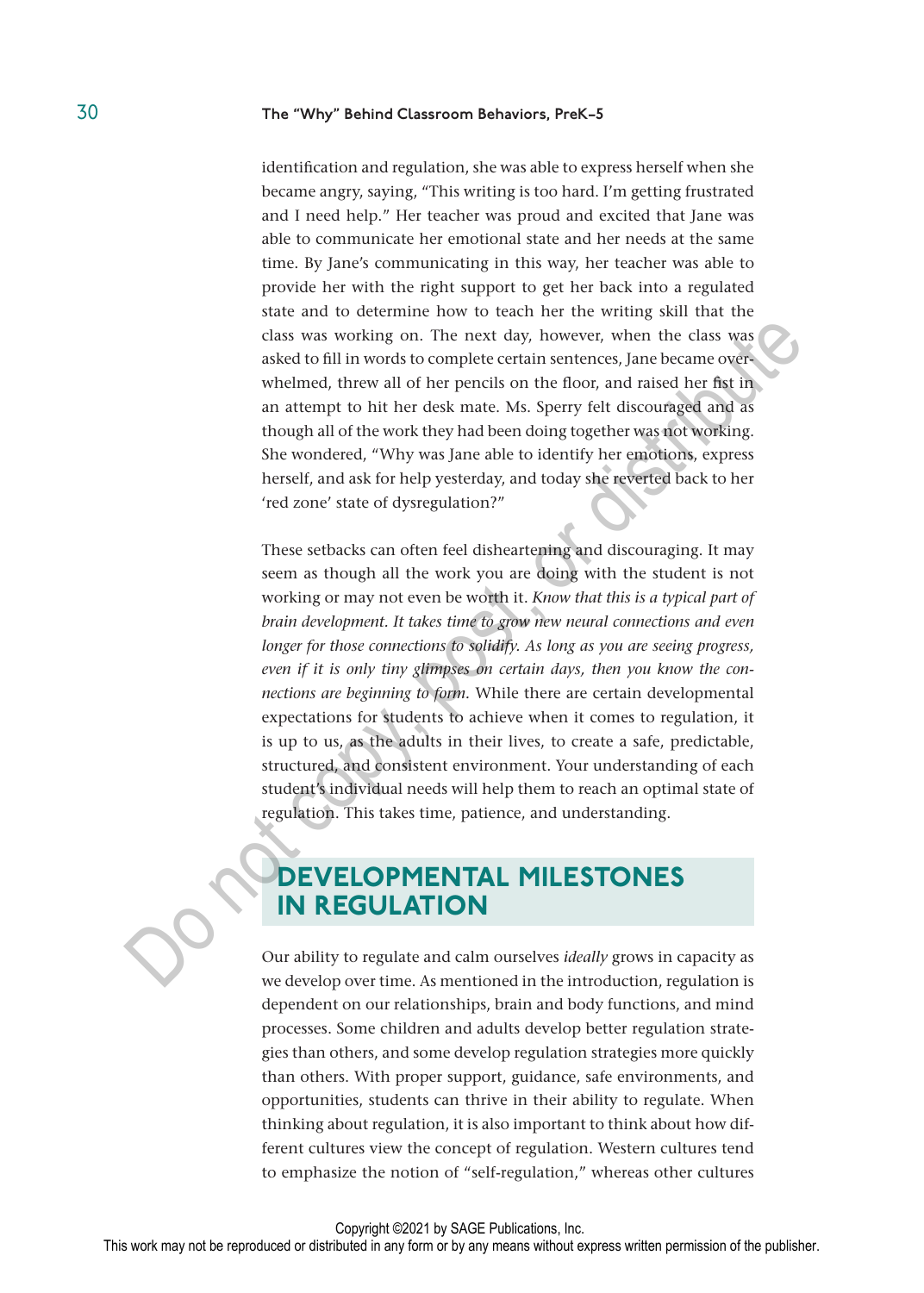often discuss the importance of being in community. With this in mind, it can be helpful to view regulation within the context of being in relationship with others. This is often called co-regulation, rather than self-regulation, which we defined in Chapter 1 and will expand on in Chapter 3. We will also explore how to integrate various cultural conceptions of regulation and utilize more "community-based" co-regulation constructs to help students build their regulation skills over time within the classroom community.

In *infancy*,<sup>10-12</sup> we often rely on sensorimotor strategies to soothe, such as swaddling, rocking, swinging, sucking on a pacifier, or listening to soothing music. Infants rely heavily on their caregivers to provide them with consistent, calming strategies to help with regulation. Infants who do not receive this attuned, responsive co-regulation tend to be more anxious and reactive. As infants grow, they begin to turn to familiar voices when they hear them, recognizing the sound of safe, consistent caregivers. They then begin to reach out to their caregivers for regulation: crying, raising their arms, communicating a desire to be held and soothed. Regulation happens through the combination of predictable and attuned caregiving that sends messages to the child that they are safe and can be soothed. over time within the classroom community.<br>
In  $infancy$ , we coften rely on sensorimotor strategies to soothe, such as swaddling, rocking, swinging, sucking on a pacifier, or listening to soothing music. Infants rely heavily o

*Early childhood*11,12 is a period of rapid brain growth and development that also serves as a foundation for emerging emotional regulation skills. When children develop language skills in preschool, they can better communicate their emotions, which helps them to adjust their arousal level and feel more regulated. Rather than cry or scream when they want something, like an infant, they can request something or express their opinion. However, even like adults, preschoolers have moments when they find themselves in a red or blue zone state and need help to get back to their "just right" zone again. Self-talk, or inner speech, also starts to blossom at this age, helping children form a running monologue of their emotions, build confidence, and ultimately, develop self-regulation.

*Preschoolers*11,12 still need a large degree of co-regulation in order to help them work through their emotions, understand expectations, control their impulses, and develop empathy. They need someone to help put labels to their emotions and integrate those emotions with logic. Just as infants need consistent responses from caregivers, preschoolers need this as well. Providing children this age with an appropriate level of external structure helps them navigate their emotions without the added pressure of managing their routines. Preschoolers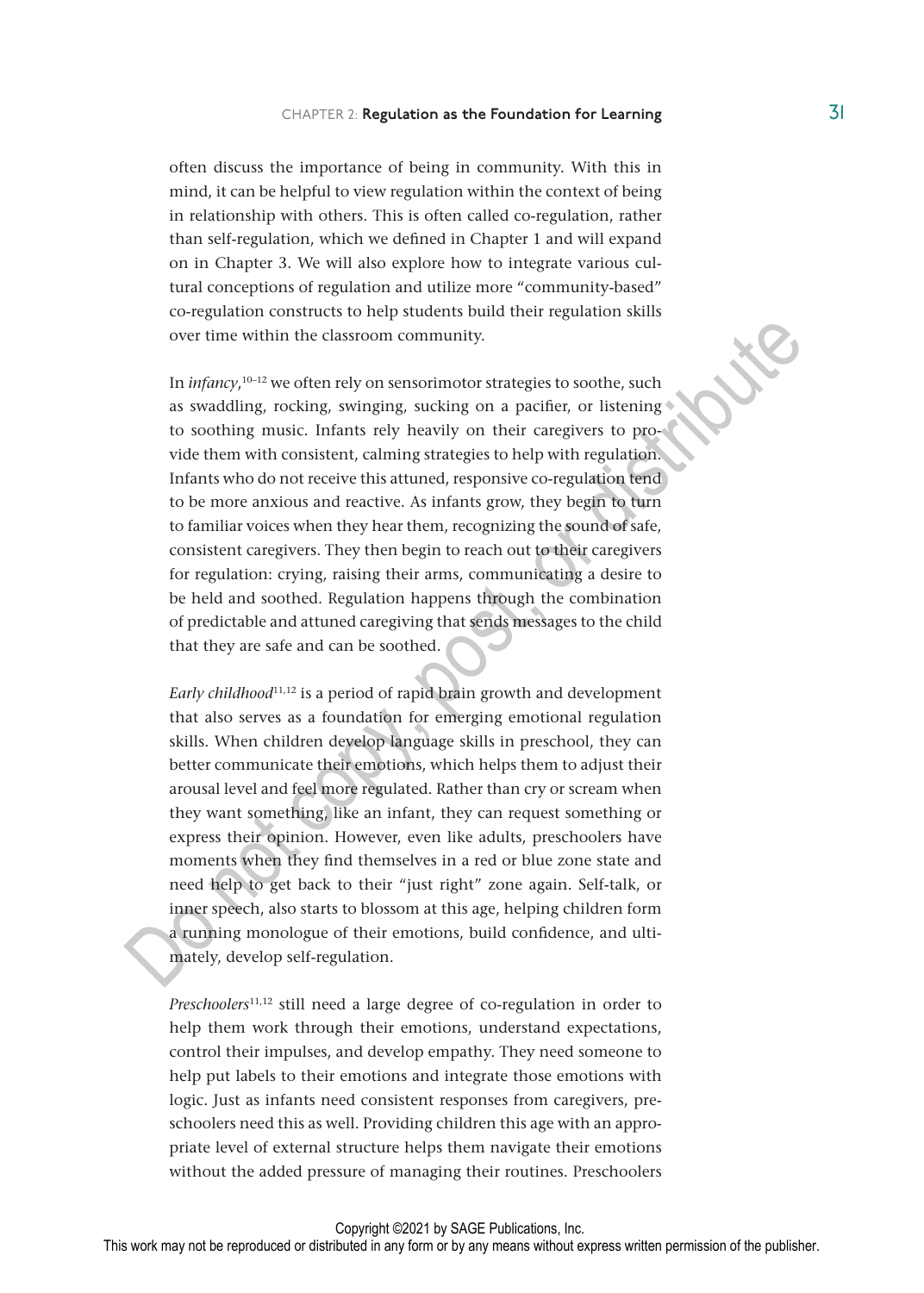are adept at learning from the adults around them. They watch us as we regulate our own emotions and take note of those strategies. When preschools have positive role models who demonstrate healthy self-regulation, such as frustration tolerance, flexibility of thought, and controlled emotional expression, preschoolers too can learn how to better self-regulate.

By kindergarten,<sup>11,12</sup> many children have the capacity to identify different feeling states—sad, happy, or angry—and communicate them with feeling identification words. Many kindergarteners still need assistance in communicating these feelings "in the moment," particularly in challenging or frustrating situations. At this age, children gain more understanding of cultural expectations and social norms, have more ability to control their impulses, and typically realize that the world does not revolve around them. This allows them to follow along with classroom expectations that may conflict with their desires at times, although they may need reminders of those expectations.

As demands begin to increase in *first and second grade*, 11,12 children are better able to take on these challenges as they develop a sense of personal pride and a higher degree of social- and self-motivation. A higher level of integration is building within the brain, allowing students to better understand their internal emotional states, what may trigger a dysregulated state, and how to cope with these big emotions. Children of this age are beginning to expand their social world and experience a desire to have more independence. It is often around this time that a higher level of social-emotional connectedness and regulation becomes more relevant as children start to navigate more complex social situations. First and second graders need guidance in knowing what is best in certain social situations (particularly those that are unstructured like lunch and recess), how to flex their emotional tolerance muscles, and how to adapt to various social circumstances. In this way, social situations may become more triggering or overwhelming, which can impact self-esteem and a feeling of social connectedness. For example, Jane wanted to connect with peers but did not know how, which resulted in her disruptive and at times aggressive behaviors. One of the main skills we can teach during this time, which will be discussed further, is how to support students in developing an appropriate (or collaborative) way to communicate their emotional states and needs, so that they can adjust to varying social situations and learn how to navigate them without becoming dysregulated. This is a challenging social-emotional developmental By *kindergarten*,<sup>11,12</sup> many children have the capacity to identify dif-<br>ferent feeling tates—sad, happy, or angry—and communicate them<br>with feeling identification words. Many kindergarteners still need<br>assistance in co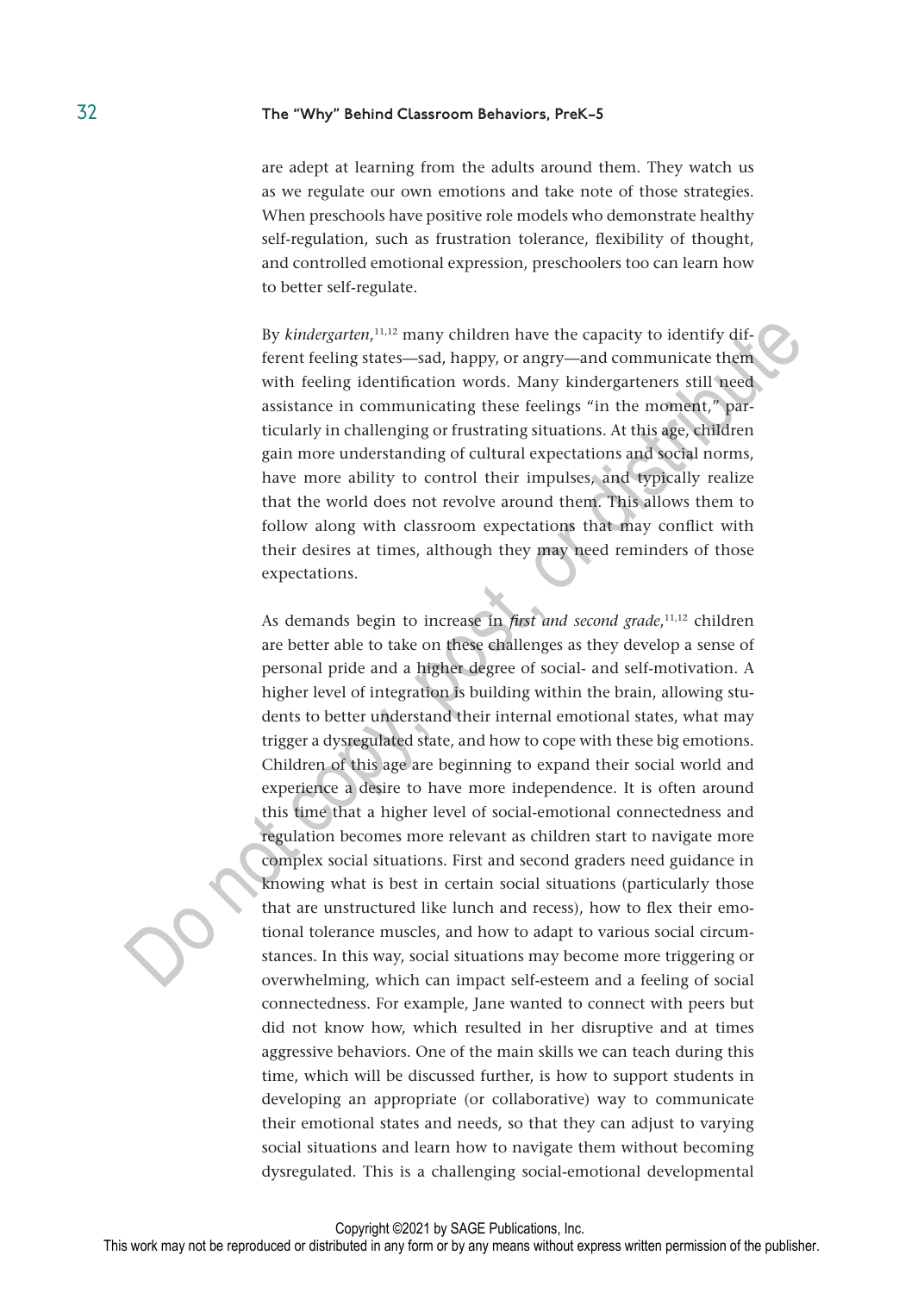task, one that many adults continue to struggle with—communicating in a way that is not too passive but also not too aggressive.

By the *third, fourth, and fifth grades*, 12,13 children can hold the duality of emotions that sometimes conflict. "I was happy I got first place in the spelling bee but sad that my best friend did not win." This stage marks the use of situational cues to determine someone else's feelings, even if the situation does not match the facial expression. When this first starts to occur, children can get confused about this mismatch and require guidance in interpreting what someone actually meant. Given the level of social-emotional growth that occurs at this stage, it is important for children to have adults with whom they can process conflicts of emotions, complex social-emotional experiences, and reconcile unjust social circumstances. At this age, children care more about the way they are perceived by peers, which results in a quick learning curve on regulating their emotions. Rather than cry in front of the class when reprimanded for not having their homework, they must fight back tears to save face with their group of friends. By fifth grade, most children have strategies to help with self-regulation, such as problem-solving, seeking advice from friends, internal reflection, and use of distractions (e.g., playing basketball, using the iPad or tablet, drawing). It is at this age that many children feel a sense of emotional self-efficacy—the ability to effectively manage their own emotions. feelings, even if the situation does not match the facial expression.<br>
When this first starts to occur, childen can get conical about this<br>
mismatch and require guidance in interpreting what someone actu-<br>
ally meant. Give

During these later childhood years, children are faced with more complex social situations and interactions. Effective ability to regulate their emotions and navigate social communication becomes even more important. Teaching third-, fourth-, and fifth-grade students about different types of communication and providing them with information about assertive and collaborative communication tools can protect students against bullying, prevent bullying all together, and support students in developing more rewarding, and long-lasting friendships.

As mentioned previously, with the right adult support, modeling, and teaching, children tend to progress through a certain set of steps to develop regulation skills. Adults often need support with emotional regulation as well; we can use the same steps with ourselves to practice and model appropriate emotional regulation and reach the next level of "emotional intelligence." Again, while these steps tend to progress in a linear fashion, development itself is not linear. We can see this in ourselves as adults: one day we express ourselves better than we do the next day. We need to offer the same grace and leniency with students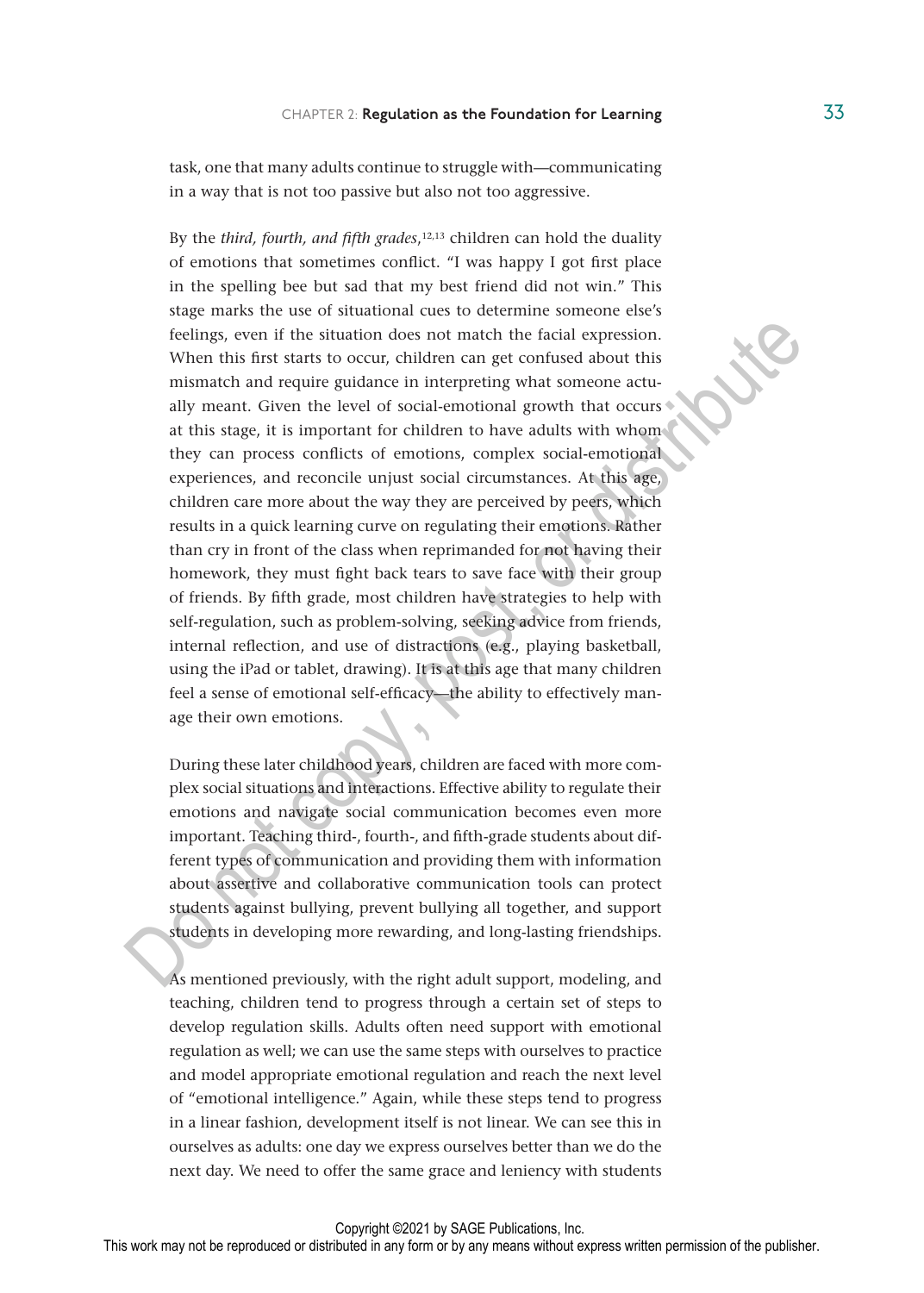## Supportive Diagram

Our ability to regulate and calm ourselves ideally grows in capacity as we develop over time; some students develop better regulation strategies than others. At different developmental levels, regulation will look different, but no matter what, regulation is in part dependent on our relationships.



Copyright ©2021 by SAGE Publications, Inc.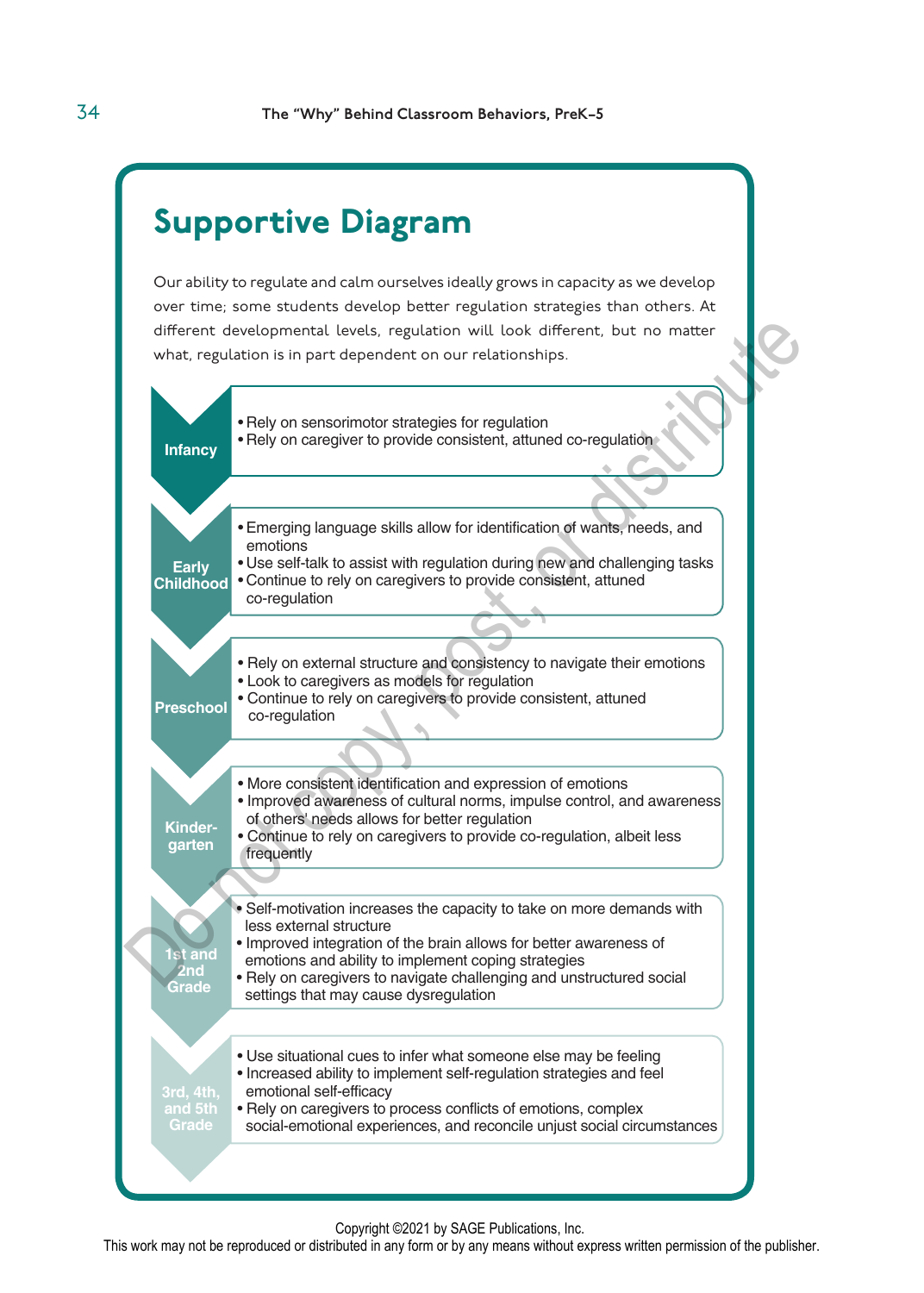who are juggling a wide variety of internal and external demands. The best thing we can do for ourselves and for students is to be patient, knowing that with time, repetition, and practice, we will begin to see change.

There are many reasons why you may see children continuing to struggle with regulation throughout childhood. In Jane's case, for example, her early childhood attachment trauma and neglect impacted her brain's ability to develop a sense of safety, connection, predictability, and regulation. Other children may exhibit difficulty with regulation because they are not getting enough sleep or not eating enough before school starts in the morning. Others may have processing speed deficits, academic disabilities, sensory processing disorders, attention deficit hyperactivity disorder, or other attention deficits that make learning as well as academic environments overwhelming for them. This can impact their brains' ability to access appropriate regulation skills. As teachers, it is important to understand what is underlying the behavior, and how regulation impacts a student's ability to behave appropriately at school. If you can identify what might be impacting a student's regulation and help integrate different areas of his brain, you can then best support him moving forward. This starts with asking "why" a student might be acting a certain way. early childhood attachment trauma and neglect impacted her brain's<br>ability to develop a sense of safety, connection, predictability, and regulation<br>duation. Other children may exhibit difficulty with regulation because<br>the

Additionally, it is important to note that many students, particularly those who are identified as gifted, demonstrate **asynchronous development**. 14 While they may be advanced in certain academic or cognitive areas, their social and emotional development may be delayed. Asynchronous development can be confusing for teachers, parents, and students themselves. Often times when we see students excel in certain areas, we expect that they should excel in all areas.

**Asynchronous** development: the idea that not all areas of development are progressing at the same rate, causing a gap in abilities.

## Reflective Activity

Think about the students in your class in regard to their level of development of emotional regulation. Can you identify which stage of development they may be in (particularly those who may be struggling)? Take notes on how you can help support each student in their development of emotional regulation. What extra supports might he/she need?

(Continued)

Copyright ©2021 by SAGE Publications, Inc.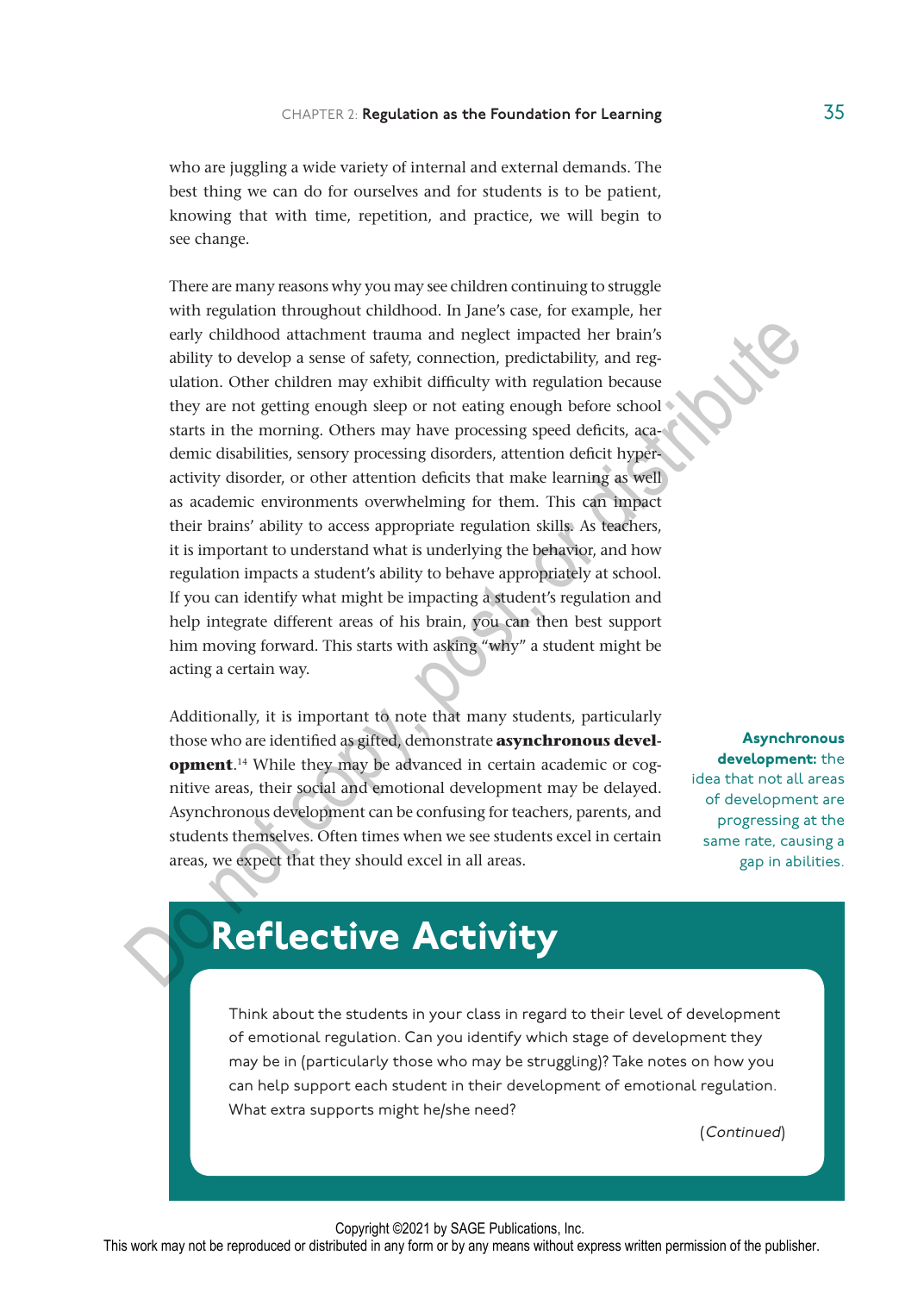

## PROMOTING REGULATION IN THE CLASSROOM

In this chapter, we will discuss three strategies that teachers can use in the moment when facing a red or blue zone state of regulation. Not only will these strategies help decrease the child's dysregulation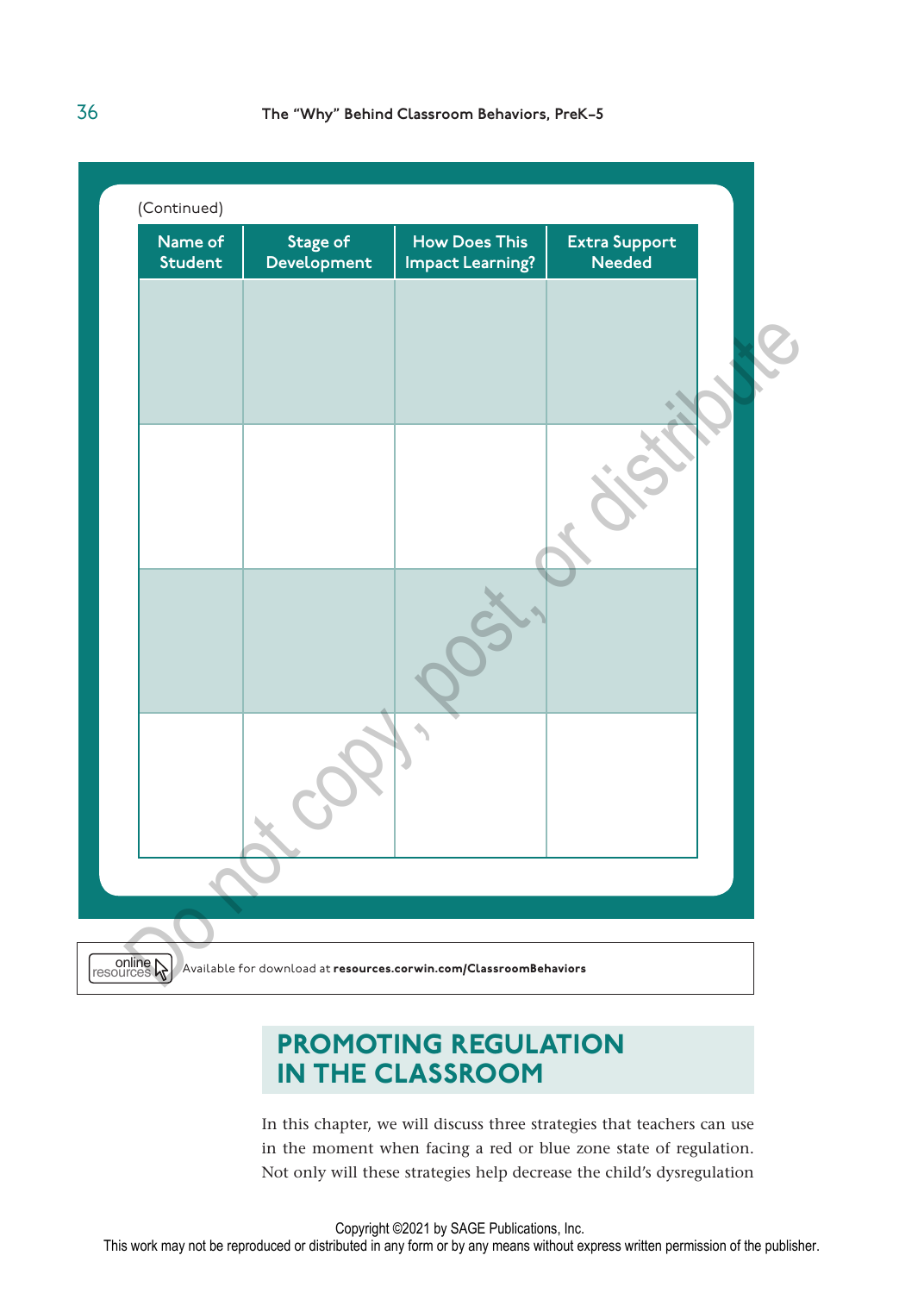in the moment, but they will also continue to build the protective relationship, support regulation, and begin to build and maintain the teacher-student dyad that we discuss in Chapter 3. By engaging in these strategies, regulation will be enhanced, which will ultimately improve learning for all students.

Before implementing these strategies, it is important that you consider the basic needs of your students, such as when they last ate, how much sleep they got, and if they need to use the bathroom. If a student does not have any of these needs met then it will be very difficult for them to remain emotionally regulated. Offer a snack, a drink of water, or a bathroom break; these simple acts may help your student get back to a state of regulation to better engage in learning. While you cannot necessarily influence how much sleep they received, it may help you better understand why a particular activity is challenging or why they may be demonstrating more challenging behaviors that day. Such basic needs target the lower part of the brain. As we've mentioned, if the lower part of the brain is not regulated, it will be very difficult for the student to access the higher-level thinking in the upper part of the brain that they need in order to learn. the basic needs of your students, such as when they last ate, how<br>much sleep they got, and if they need to use the bathroom. If a stu-<br>dent does not have any of these needs met then it will be very difficult<br>for them to re

As noted, modeling from adults is especially important for children to build emotional regulation skills. There are many different ways to engage in emotional regulation. Each person, and each student, is going to find different strategies that are regulating. Before you can help a student become regulated, you first need to start with yourself: what is something that you find calming, healing, regulating, or relaxing? For some, it could be going on a hike and getting back to nature. For others, it could be getting a massage, engaging in mindfulness activities, practicing deep breathing, going to the gym, eating healthy foods, taking a bath, reading a book, or listening to music. Again, think about strategies that target the lower part of the brain, that will be regulating to you. Such activities tend to include movement and sensory-based activities.

Popular culture in the United States often idealizes independence, being able to take care of yourself, and doing it on your own. Many other cultures prioritize the community, taking care of others, and working together to complete common goals. We hope to expand on the notion of self-care and self-regulation to *community care* and *community regulation* and discuss how that can be applied to a classroom setting. Within the classroom setting, this may look more like fostering an environment where students are able to take care of each other,

Copyright ©2021 by SAGE Publications, Inc.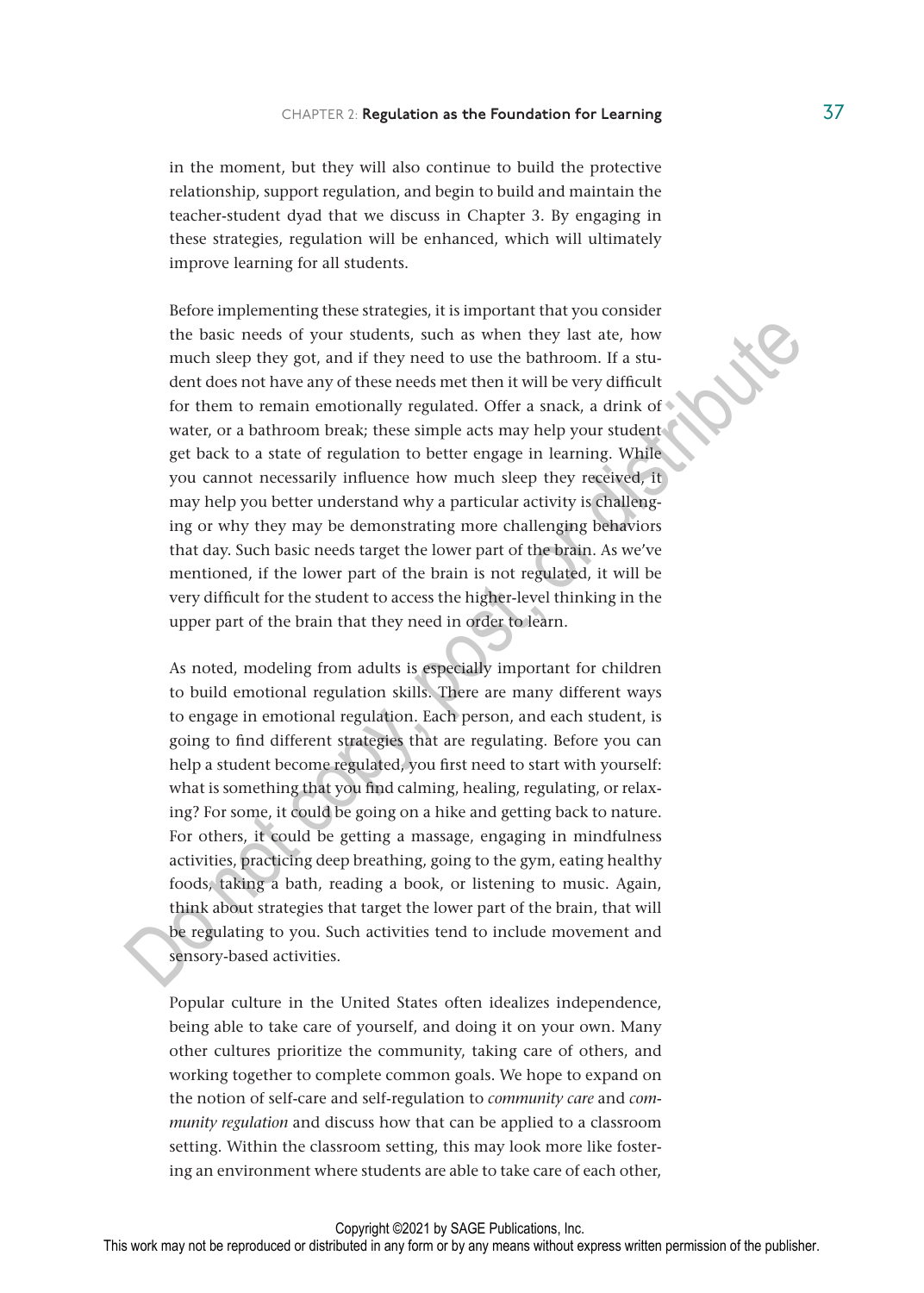## Reflective Activity

Modeling regulation is a critical part of helping your students emotionally regulate themselves. Your regulation is also critical for co-regulating with students who are easily dysregulated. Thus, finding ways you can engage in regulating activities, both in and out of the school environment, is important. Think about activities that are regulating to the lower part of your brain.

**What is regulating to you?**

**• • •**

**• • •**

**• • •**

**• • •**

**What do you find healing, calming, or rejuvenating?**

**What activities do you already engage in that help with regulation?**

**What activities can you intentionally engage in to help with regulation?** 

support each other in developing a sense of safety and regulation, and be a "safe base" for each other as a classroom as a whole. In Chapter 3, we will be expanding more on these concepts and strategies and discuss how the principles of regulation can be applied on a more "classroom community" level. students who are easily dysregulated. Thus, finding way you can engage<br>in regulating activities, both in and out of the school environment, is<br>important. Think about activities that are regulating to the lower part of<br>your

> As we will discuss in Chapters 4 and 5, it is also necessary to pay attention to sensory input and understand how overall sensory integration impacts regulation. There are many sensory experiences that can be regulating, including certain smells, tastes, and sounds. However, many sensory inputs can also be dysregulating. These regulating and dysregulating sensory inputs can vary greatly depending on the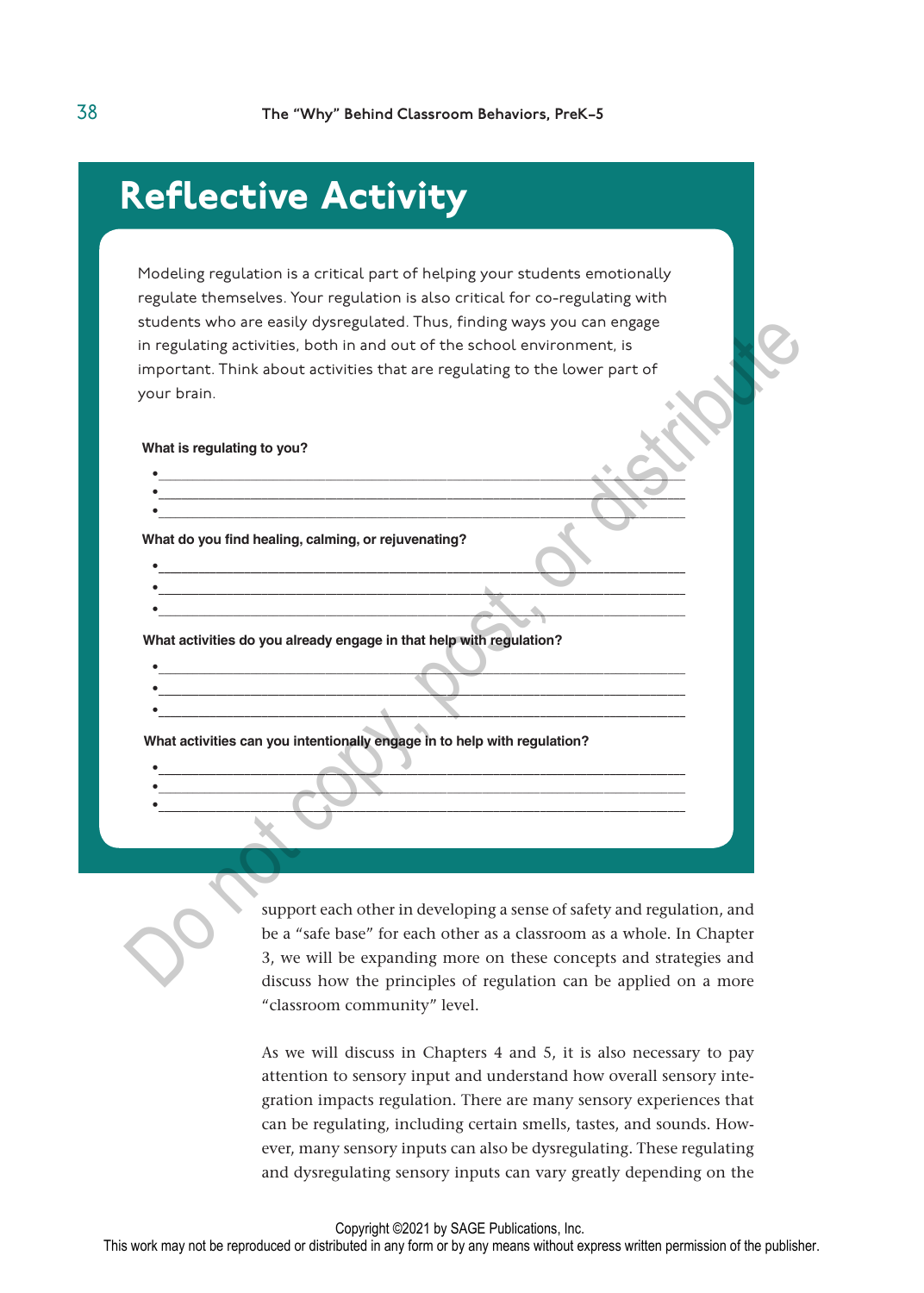individual. Once you have an awareness of what activities and sensory inputs are regulating and dysregulating to you, you can then help the students you work with begin the process of regulation.

### Strategy 1: Breathe, Body, Begin

There are many wonderful mindfulness resources available.15,16 We have integrated a few in this chapter that we feel would be helpful for teachers. A basic set of steps helps children develop regulation and emotional expression skills. These steps include helping them stop, breathe, use their words to express how they are feeling, and figure out how to solve the problem. We call this the "Breathe, Body, Begin" cycle. You can do this at certain points in the day as a whole class, even when students may not seem dysregulated. Morning meeting and after lunch are two great times to have students engage in emotional regulation skill-building activities. Using this strategy one-on-one with a student "in the moment" will also be effective. Once you know your class better, you can get a better sense of when they might need this strategy throughout the day. The more practice children get with this, the more integrated their brain will be and the better they can access this coping strategy when needed. have integrated a few in this chapter that we feel would be helpful<br>for teachers. A basic set of steps helpful same develop regulation<br>and emotional expression skills. These steps include helping them<br>stop, breathe, use t

Keep in mind that you, as a teacher, can also benefit from implementing this strategy yourself throughout the day. There may be times of the day when you feel yourself getting more dysregulated than others. Or there may be situations where you need to stop, engage in this strategy to get yourself more regulated, and then respond to the student. *Remember that your regulation is key to the regulation of your students.*

1. Breathe: Begin by teaching your students the power of their breath. Children as young as 18 months to 3 years old can begin to learn how to take deep breaths. Teach your students to "breathe in through your nose as if you are smelling a rose" and "breathe out through your mouth as if you are blowing out a candle." You can practice breathing while blowing bubbles and experiment with long, slow breaths and short, fast breaths while watching the different types of bubbles that emerge. Make this a playful and fun way to explore different ways to breathe. As students are breathing in and out, have them place one hand over their heart and one hand on their stomach to feel the changes in their body. Explain that breathing is a superpower that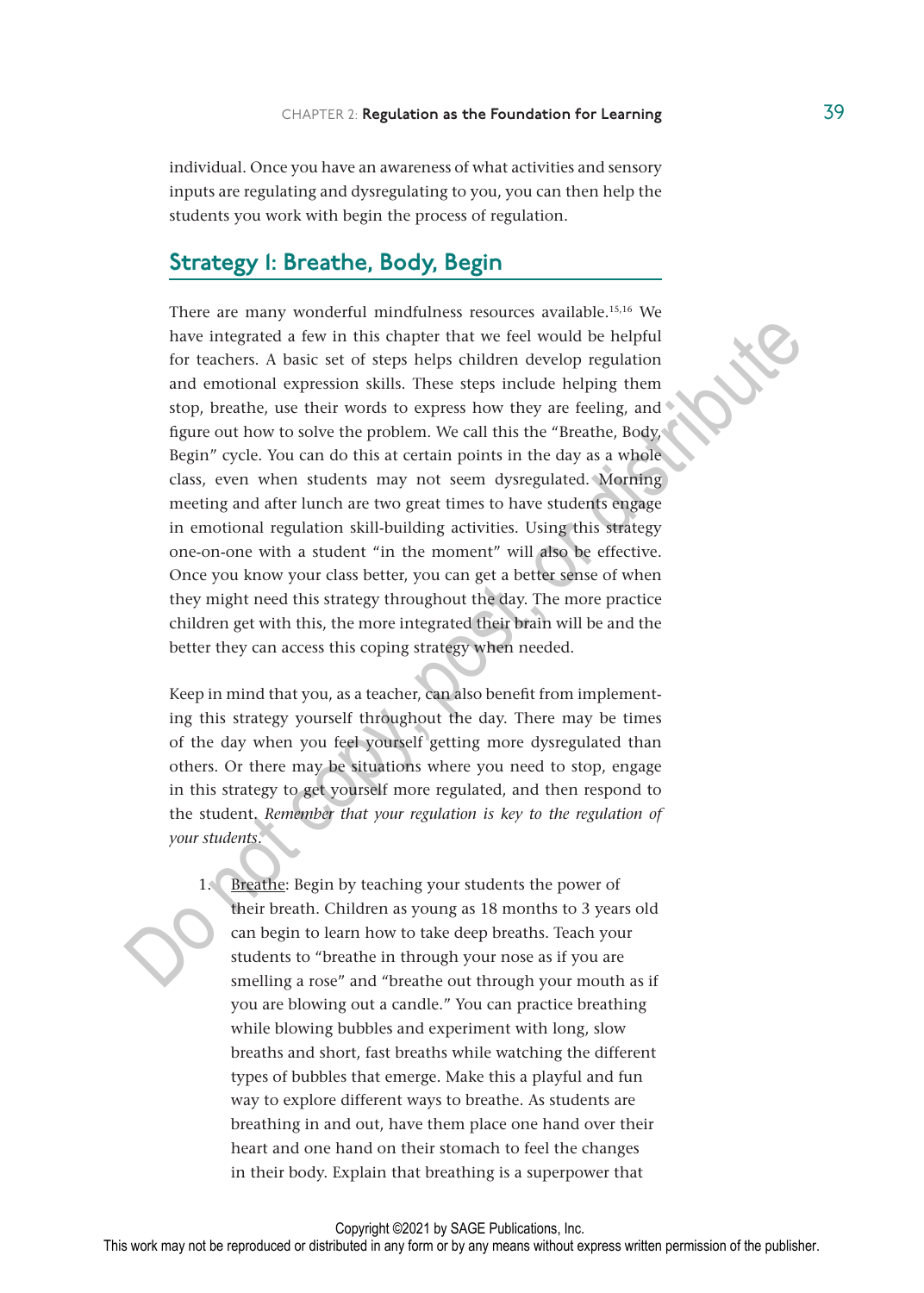## Supportive Diagram

The "Breathe, Body, Begin" cycle is a strategy you can use to help promote regulation in yourself and your students. Morning meeting and after lunch are two great times to have students engage in emotional regulation skill-building activities.



helps calm our heart rate and helps our brain be better able to solve problems.

Body: Next, help your students build an awareness of how our feelings impact our bodies. For example, when we are sad, mad, scared, or even overly excited, our muscles might get really tight, our heart might start beating quickly, or we might squeeze our fists. You can help students create a "body map" to identify where in their body they feel certain emotions, as well as what is triggering for them. Sometimes we might get stomachaches, headaches, or our breathing might speed up. You can also use "mindful moments"17 to increase students' awareness of their bodies. For example, teach the students to relax their muscles, including the heart muscle, by engaging in an activity called progressive muscle relaxation. You can prompt them to squeeze all of their muscles from "your toes to your nose" as tight as they can, and then release, prompting them to relax their muscles. This helps students better learn what their bodies are communicating to them.

Copyright ©2021 by SAGE Publications, Inc.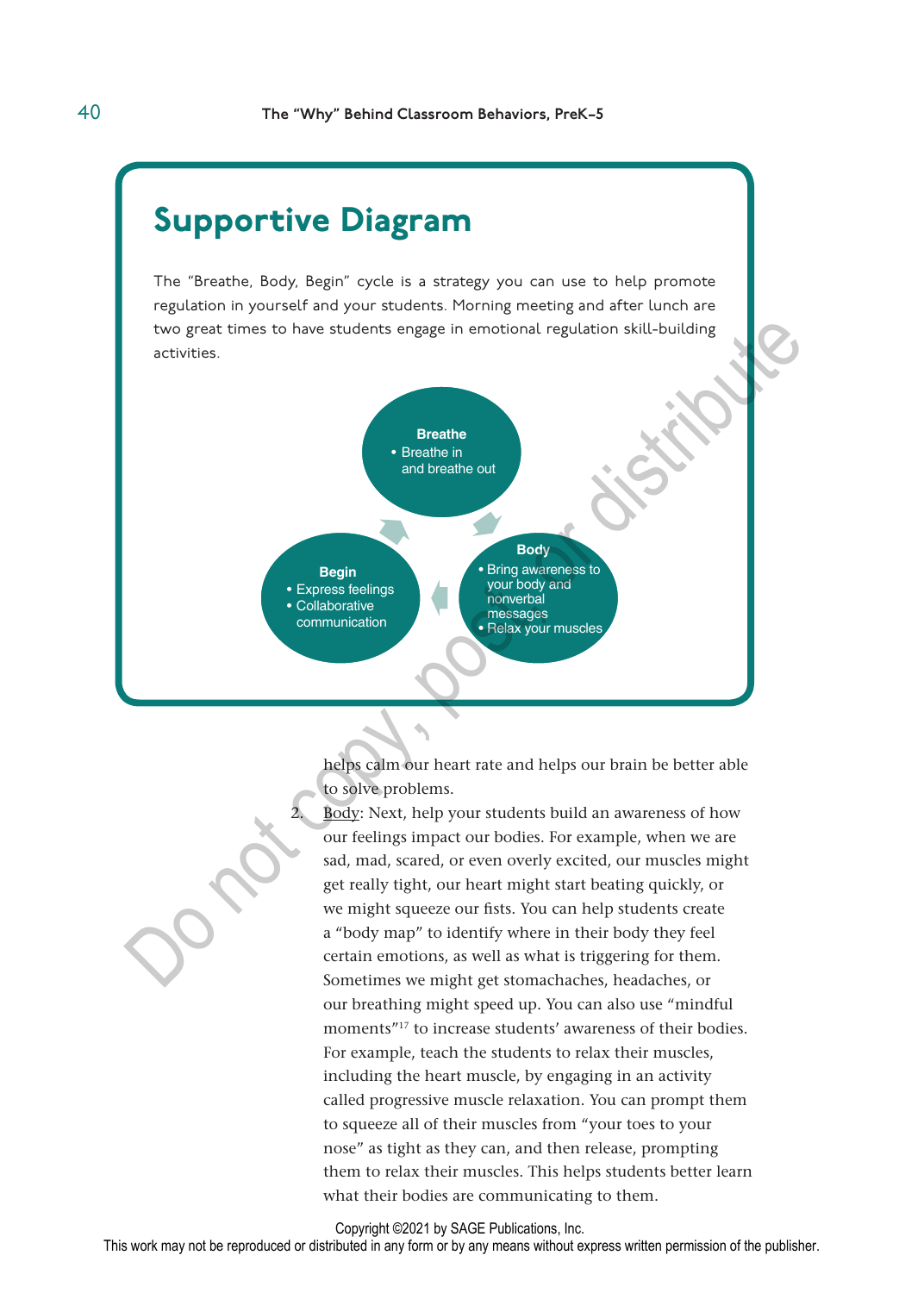

Using the chart below, identify which activities you can use as "mindful moments" throughout the day to help increase students' awareness of their bodies. In the space provided, think about other "mindful moment" activities that may be specific to the needs of your students.



3. Begin: Once the students have taken some deep breaths and relaxed their bodies, they will be more prepared physiologically to express how they are feeling and what they need. This tool is very important, not only in the

Copyright ©2021 by SAGE Publications, Inc.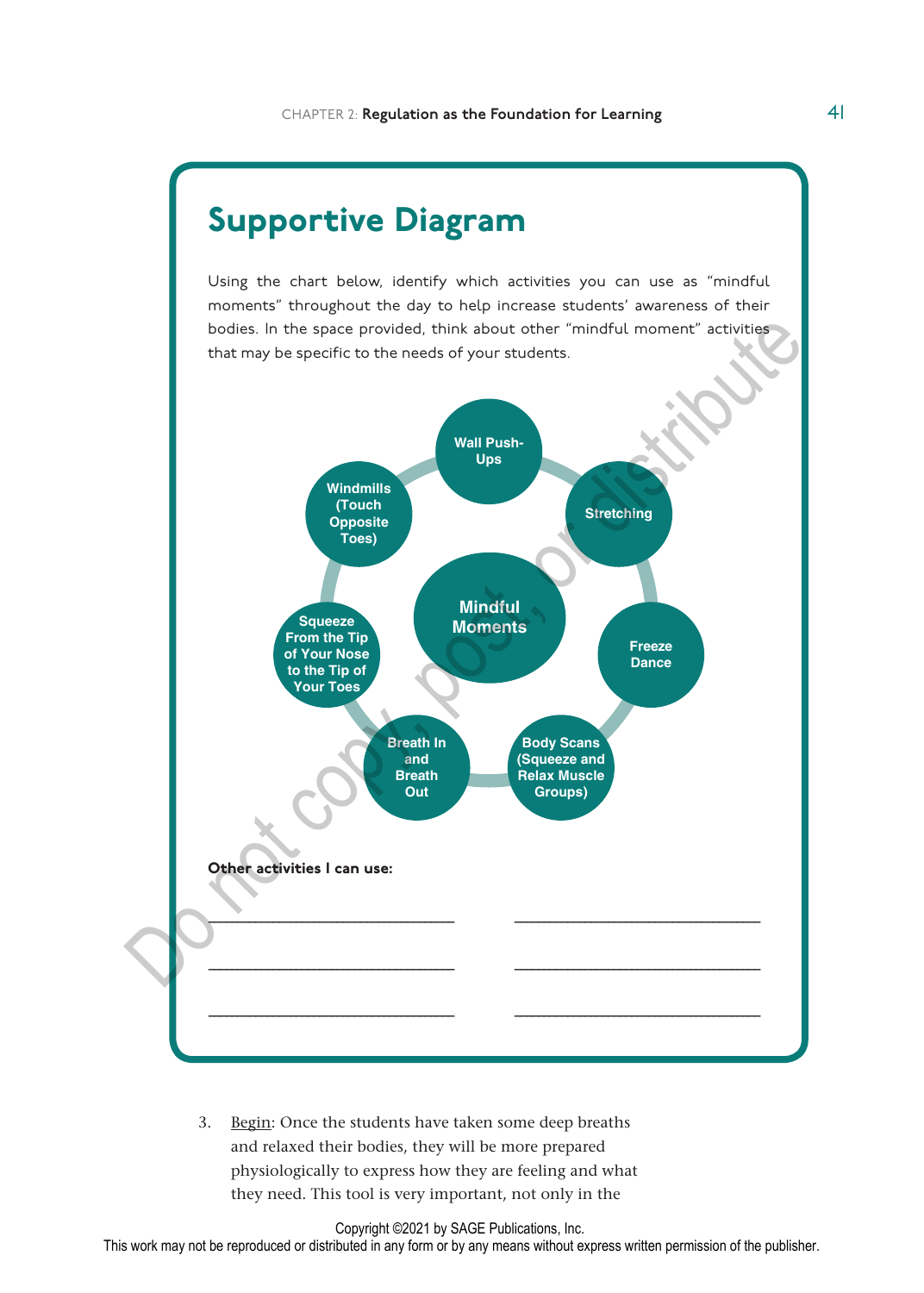classroom, but also at recess or during more unstructured social activities that may be difficult to navigate. As mentioned above, as children get older, social situations become more complex, and striking the balance between passive and aggressive communication becomes more complex. As teachers, or as the adults in their lives, you can help your students by giving them the language they need to solve the problem. This is called "collaborative communication" and "collaborative problem-solving."

For example, when Jane was dancing or out of her seat, the teacher could lead the whole class in a "mindful moment" by dimming the lights, having them breathe together as a class, encouraging them to engage in a muscle relaxation activity, and asking them to stretch. Ms. Sperry could then have the students sit back down and comment on how she understands that sometimes sitting for long periods of time can be difficult, so taking time to breathe and move our bodies helps our brains get ready to learn. Introducing a "mindful moment" activity to the classroom every day can help foster emotional development and build positive self-regulation skills.

Then, later in the day at recess, Isabella became upset at Jane because Jane was standing too close, giving Isabella hugs and pulling on her shirt in an attempt to initiate play. Because knowing how to initiate social contact with peers was hard for Jane, she tended to engage in behaviors that were frustrating to other students. Not knowing how to handle the situation or what to say, Isabella kept running away from Jane. Jane and Isabella became upset with each other, and Jane ended up hitting Isabella. This can be viewed as a behavioral problem resulting in Jane receiving a consequence such as losing recess time, or it can be interpreted as an opportunity to provide both Jane and Isabella with the necessary skills to develop new neural connections in their brains by using the skills discussed in this chapter. After taking some deep breaths and relaxing their bodies, Ms. Sperry can use the "begin" step with Jane and Isabella to build skills around how to communicate with each other by stating how they *feel*, and what the *problem is*. 8 With the help of a teacher, Jane might say, "*I feel* sad because Isabella won't play with me. *The problem is* that I want to play with Isabella, but she keeps running away from me." The teacher or recess staff may then help Isabella say, "I *feel* frustrated because Jane is tugging on me and hugging me. The *problem is* that I want to swing, and I don't want to be hugged." need to solve the problem. This is called "collaborative"<br>
communication" and "collaborative problem-solving."<br>
For example, when Jane was dancing or out of her seat, the teater<br>
could lead the whole class in a "mindful mo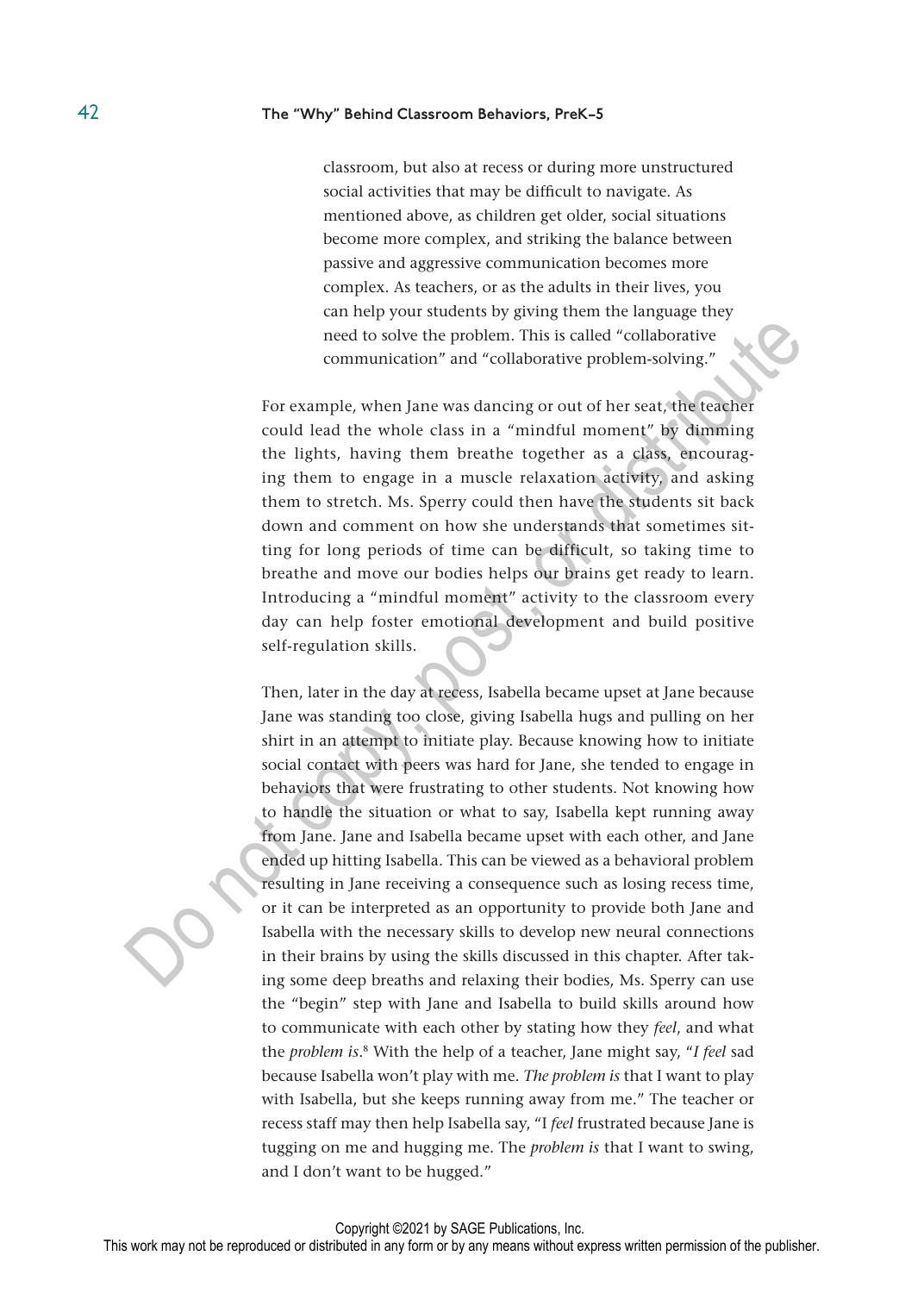Once they are both in a more regulated state, they can access the prefrontal cortex part of their brain and be better able to engage in collaborative communication. The teacher can then reframe the situation and help them with collaborative problem-solving by presenting them with options, such as asking Jane to work on keeping her hands to herself while they swing together or take a break by finding another friend to play with.

### Strategy 2: Check Your Nonverbals

Nonverbals are any form of communication not given through words. Children who have been in stressful or traumatic events or environments are often hypersensitive to nonverbal communication. When we are regulated, for example, our facial muscles relax, allowing us to smile. Our vocal cords relax, allowing us to have a calm voice. Our bodies relax, allowing us to have an open posture. We are fully invested in the relationship, not distracted by internal or external stressors. This type of nonverbal communication and body language presents as safe, calm, regulated, nontriggering, and approachable. However, when we are dysregulated, our facial muscles tighten, which communicates anger or frustration. Our vocal cords and jaws tighten, creating a stern voice. Our bodies tighten, creating a closed posture. We become distracted relationally by our internal cues of stress. This posture and nonverbal stance may often be interpreted as threatening and uninviting to others. **Strategy 2: Check Your Nonverbals**<br>
Nonverbals are any form of communication not given through words.<br>
Children who have been in stressful or traumatic events or environments are often hypersensitive to nonverbal communi

Children who endure stressful and traumatic events interpret nonverbal communication in different ways that may not always be accurate.18 For example, Jane experienced attachment trauma at an early age, and her nervous system was always on edge, waiting for the next bad thing to happen. This often caused her to misinterpret facial expressions and social cues to be more threatening than they were intended. This ultimately caused her to react in a way that often seemed out of proportion to the trigger. This is because her brain was trying to keep her safe, based on her view of the world. Students who have not necessarily experienced significant stress or trauma, but who have slower processing speeds or learning and/or attention challenges, may also have difficulty understanding and interpreting nonverbal cues. This can impact their ability to build relationships, understand social situations, and feel safe and regulated at school when social cues are passed around a mile a minute.

When we encounter students who are exhibiting symptoms of dysregulation or fight, flight, or freeze nervous system responses, it is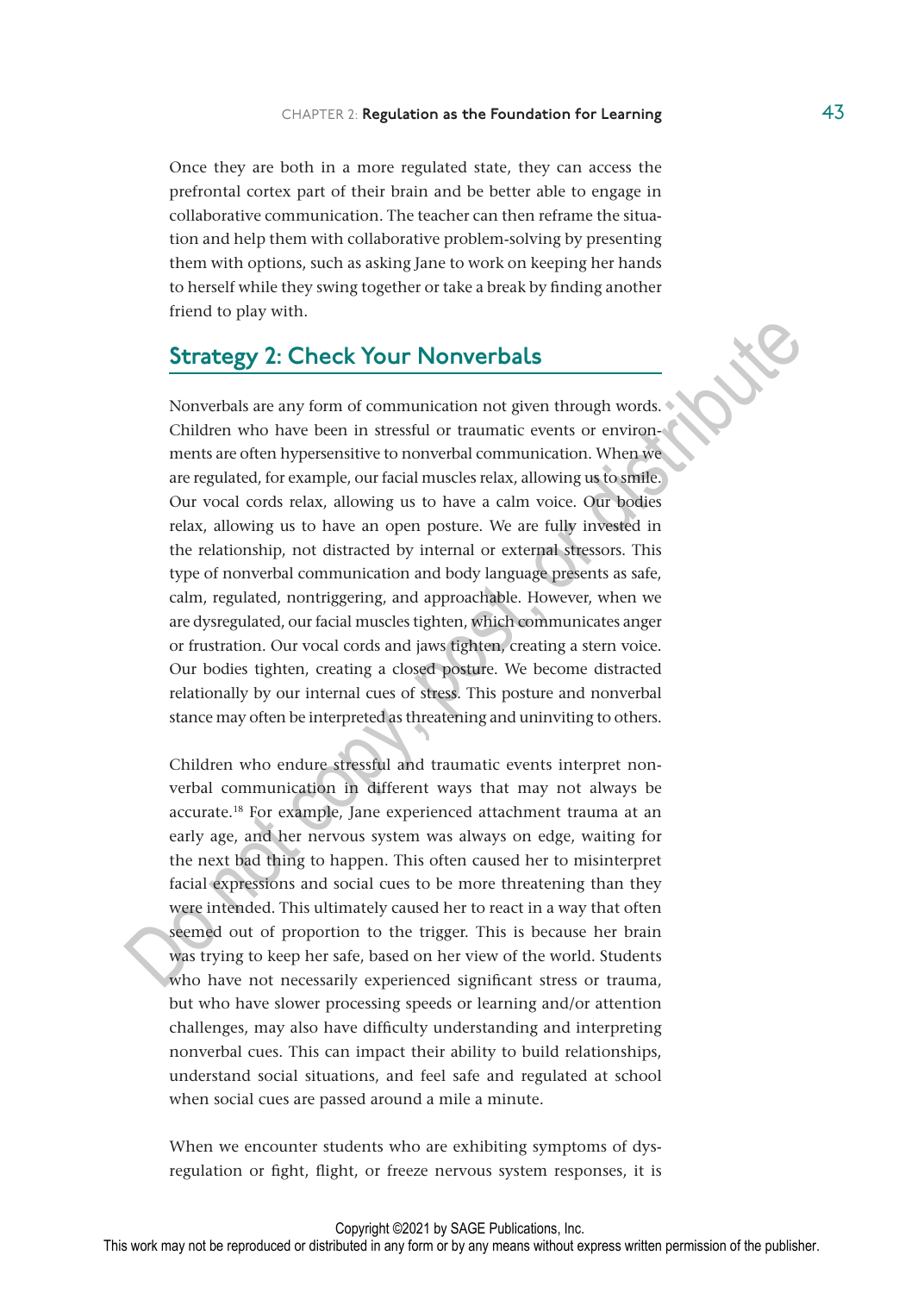important to pay attention to the messages we send them with our nonverbal communication. We want to make sure that our nonverbal messages are demonstrating safety and are nonthreatening. If students interpret our nonverbal communication as threatening in any way, this will trigger their nervous system to fall further into a state of dysregulation.

Nonverbal messages can communicate to the lower part of the brain whether or not someone is safe. The lower part of the brain, and in particular the amygdala, houses the threat response. Teachers, you can use your nonverbal communication to decrease students' threat responses and increase an overall sense of safety and regulation in the classroom setting. Some nonverbal communication strategies you can both do "in the moment" and practice regularly to prevent dysregulation include: Nonverbal messages can communicate to the lower part of the brain<br>
whether or not someone is safe. The lower part of the brain, and find<br>
particular the amygdala, houses the threat response. Teachers, you<br>
can use your non

- Approach the student in a nonthreatening way. Having a relaxed, open posture with your arms at your side communicates that you are willing to engage in a positive conversation. Crossing your arms, tensing your muscles, and closing your posture communicates that you are already upset and may throw the student into a more dysregulated state.
- Position yourself on the same level as the student ("get small"). To do this, you can kneel down or sit down at his or her level. This creates a feeling of trust, mutual attention, and equal footing in the conversation.
	- Become aware of your eye contact. Eye contact is not always best; sometimes too much eye contact can be overwhelming or triggering for some students when they are dysregulated. When students are in a high-pressure situation, in an anxiety-producing situation, or in a situation that is challenging to them, eye contact should not be demanded. Once you help the student balance her nervous system in order to become more regulated, then she will be in a position to engage socially and feel equipped to make eye contact more consistently.
- Monitor your tone of voice. Slow down, speak clearly, use a soft voice, and be consistent with your cadence. All of these help to foster a sense of warmth, understanding, and regulation.
- Be mindful of your facial expressions. As our tone of voice changes so do our facial expressions. If you use a calm,

#### Copyright ©2021 by SAGE Publications, Inc.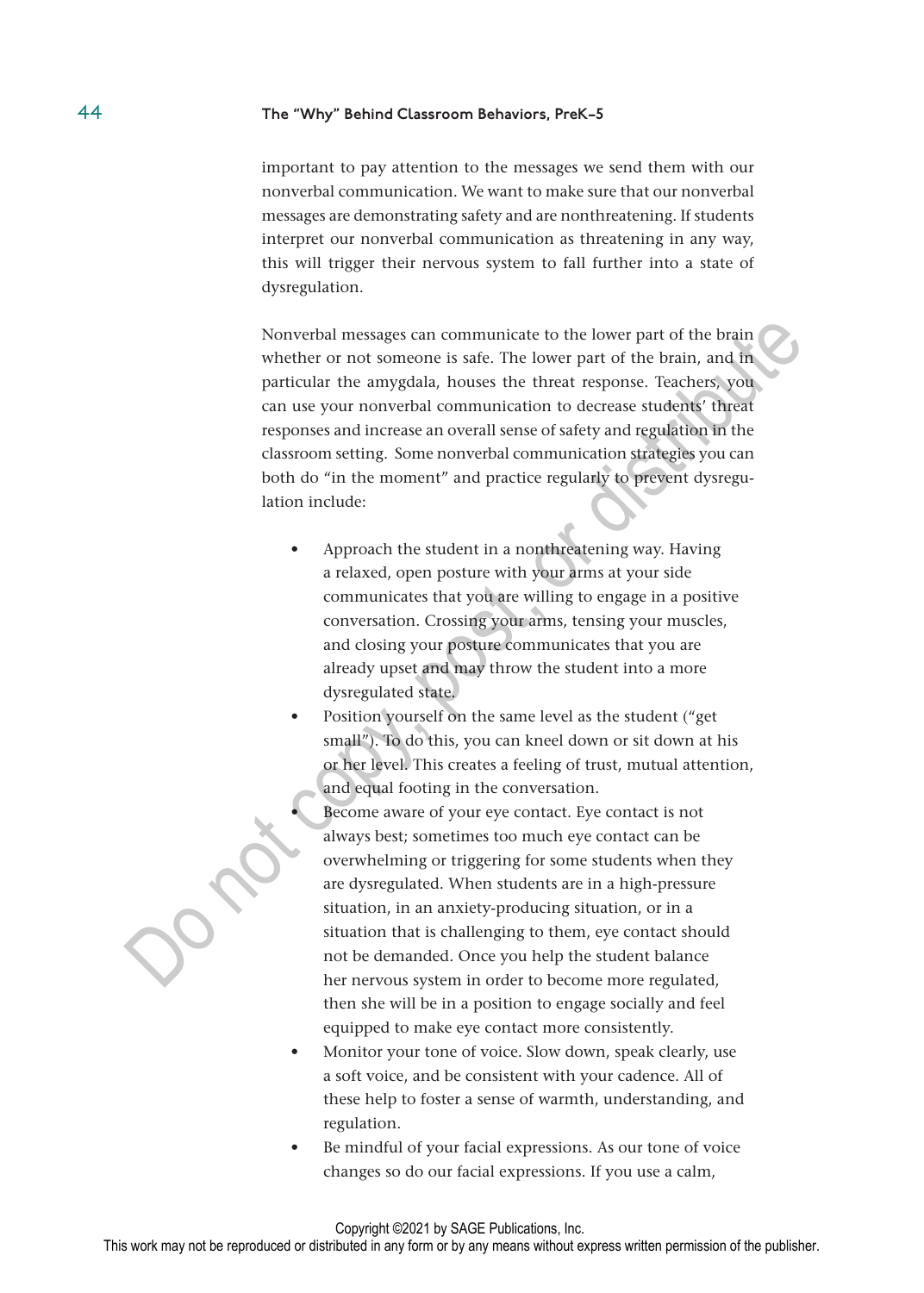quiet voice, your face relaxes and communicates empathy to the student. If you use a loud, frustrated voice, your face tightens, your eyebrows furrow, and your lips become pursed—all of which communicate fear and nervousness to the student.

## Supportive Diagram

Nonverbal communication and body language can help teachers present themselves as safe, calm, regulated, nontriggering, and approachable to their students. When students are exhibiting symptoms of dysregulation, or "fight, flight, or freeze" nervous system arousal, it is important to pay attention to the messages we send them with our nonverbal communication.



These are all different forms of communication that sometimes happen when you do not realize it, often in unconscious microsecond moments.<sup>19</sup> A student will pick up on these nonverbals and interpret them in different ways, which may also trigger the student to become more dysregulated. If you can monitor your nonverbal communication and adapt it to demonstrate a safe and unthreatening posture, you will create a safe environment for your students and will also help students who are in a dysregulated state to regulate faster. However, this can only happen if you are regulated and activating your social engagement system as well.<sup>19</sup>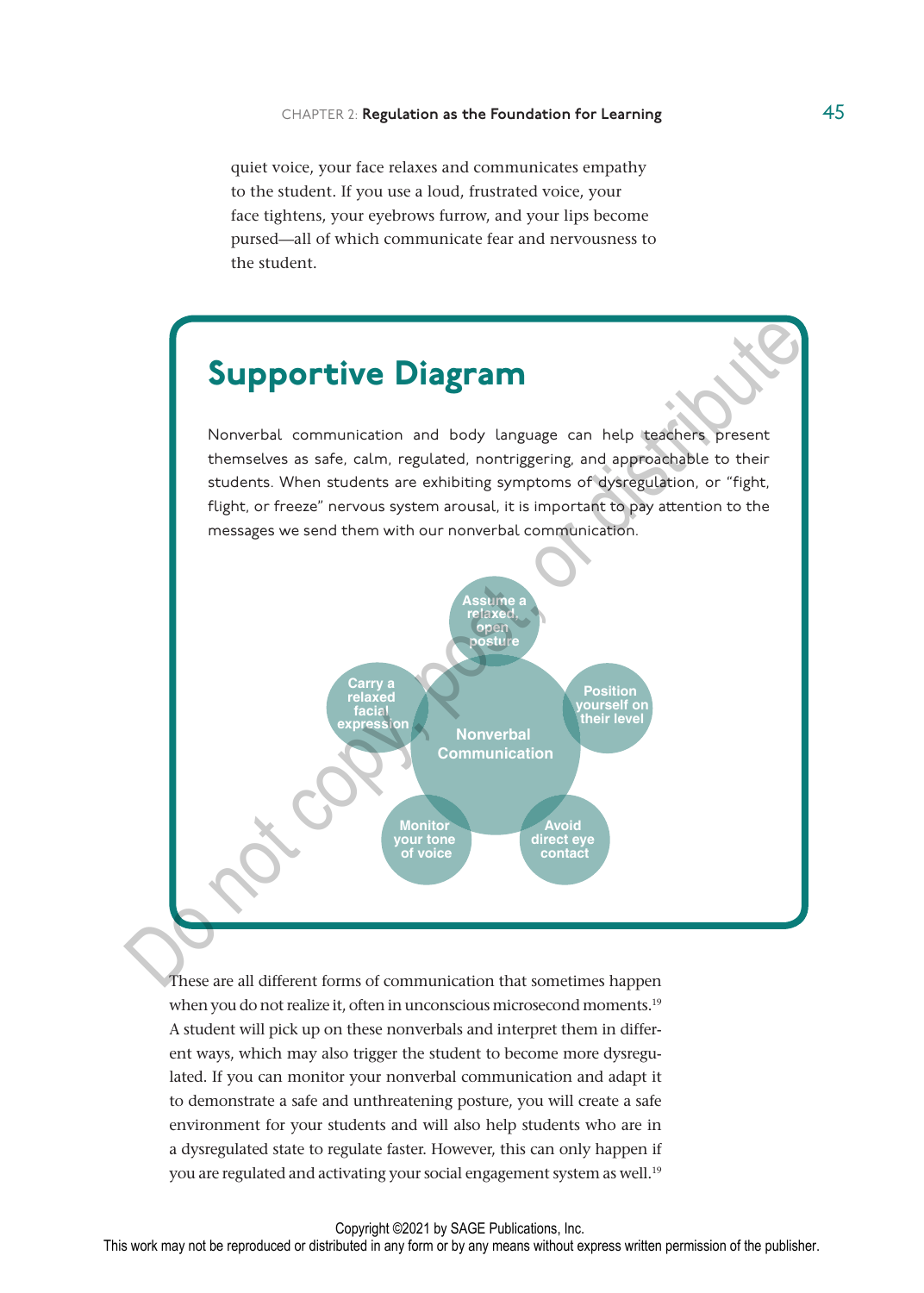### Strategy 3: Attuned Listening

Active, **attuned listening** is a strategy that teachers can use "in the moment" to try to diffuse or de-escalate any situation and help a student get back to the "just right" zone for learning. Active listening is a communication skill that can build the protective relationship and continue to foster a positive teacher-student interaction. It includes not just hearing what the child is saying but also how it is being said, attending to body language, voice inflection, overall attitude, facial expressions, and the meaning of what children are saying so that they can be truly heard, understood, and validated. Professor of law and South African activist Thuli Madonsela said it best: "I need to listen well so that I hear what is not said." Active listening is a powerful tool that should be used and taught in all classroom settings and includes the nonverbal strategies we talked about above. Not only is it helpful for teachers to use with students, but it is also important for students to learn how to use these strategies with each other. In fact, teachers can even model attuned listening with each other. A classroom environment that fosters attuned listening will be an environment that encourages respect, connectedness, and acceptance. to use a positive vacteris-sunction that the<br>ratio of the product of polarity and polarity and polarity ing what the the<br>distribute polarity and the meaning of the meaning of the production, over<br>all attitude, facial expr

Attuned listening includes re-framing back to the student what they have said, validating their internal emotional state, and helping them develop a resilient or adaptive outcome to the problem.<sup>19</sup> For example, when Jane became upset about completing the writing assignment and threatened to hit the student next to her, instead of moving Jane's behavior chart pin to the bottom, her teacher could say, "Jane, your body is telling me that you are feeling overwhelmed right now. I see that you are so upset that you feel like hitting someone. That must feel really scary or uncomfortable." While the teacher is kneeling down, checking her own nonverbals, and presenting herself in a nonthreatening way, she can continue to say, "I wonder if doing this writing assignment right now feels really hard? Maybe we can work together to figure out how to solve the problem?"

The success of attuned communication relies on our capacity to accurately sense someone else's state and communicate verbally, and most importantly nonverbally, our felt understanding of their emotional experience.<sup>19</sup> The goal with this type of "listening" is to help the child feel heard, understood, and validated, when she may not even understand herself what is going on inside of her brain and body. It is our job as adults and professionals in our students' lives to see each of these moments as an opportunity to grow their brain and provide them with an experience that is different from what they are used to,

#### Attuned listening:

a communication skill that includes hearing not just what the person is saying, but also how it is being said; attending to body language, voice inflection, overall attitude, facial expressions, and the meaning of what the person is saying.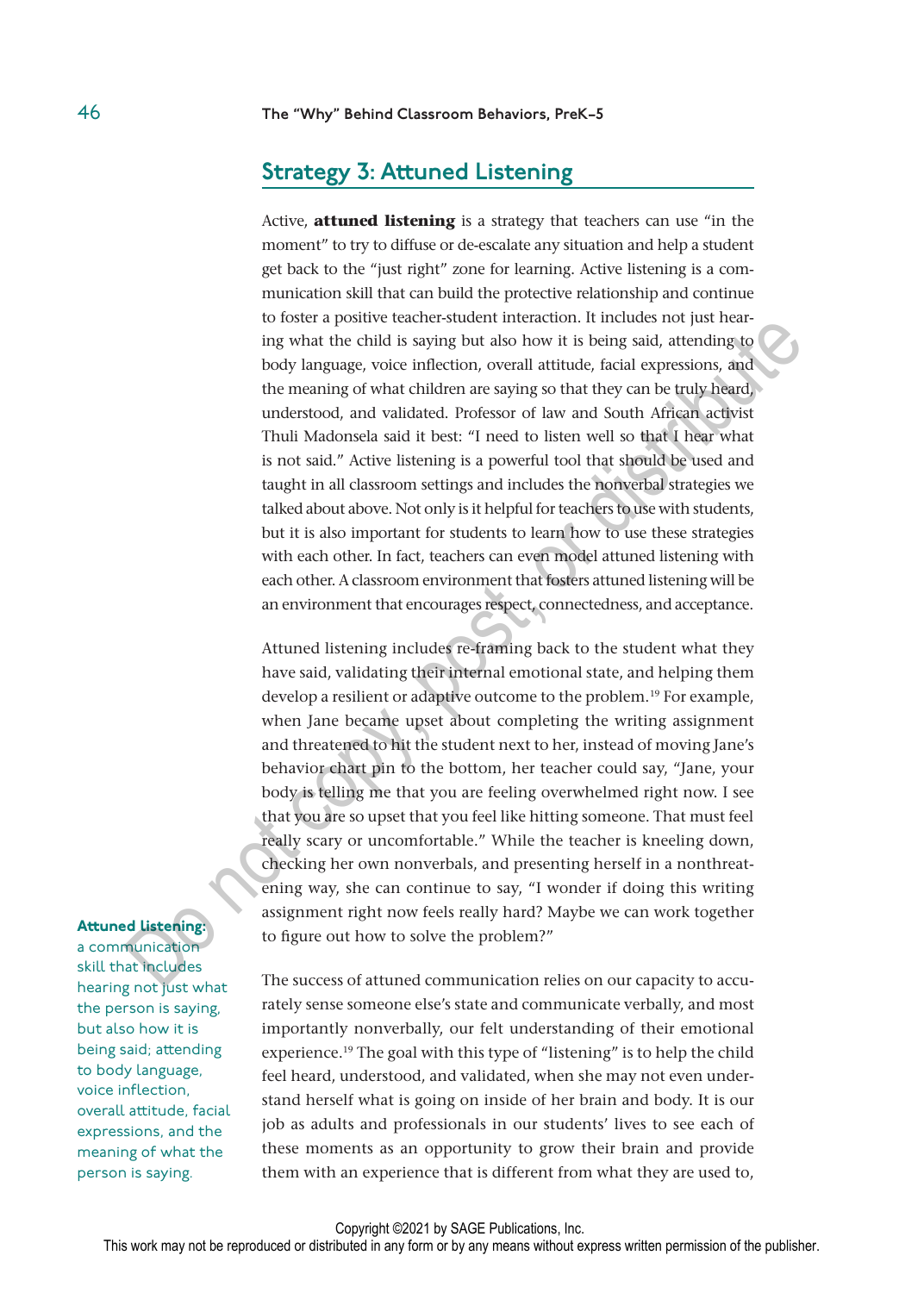so that they can start making new neuronal connections. Over time, with consistent experiences such as these, the new neuronal connections in their brain will solidify, their sense of safety will increase, their behavior will improve, their associations with school and learning will change, and their brain's ability to learn will come online.

There are many instances when a student is frustrated, angry, or upset, and we do not yet know why. In a classroom setting, everything moves at a fast pace. Students are vying for the teacher's attention, and each student has his or her own individual social, emotional, behavioral, and learning needs. We imagine that as a teacher this can feel overwhelming at times. We also imagine that there are times when something happens, or a student responds a certain way, and you do not know what to do in that moment. Oftentimes not knowing what to do or how to handle a situation can be a trigger for us as adults and send us into a dysregulated

## Reflective Activity

Active, attuned listening involves attending to the other person's body language, voice inflection, overall attitude, and facial expressions, in order to determine the actual meaning of what the person is saying. It is an important part of building a protective relationship and establishing co-regulation.



Copyright ©2021 by SAGE Publications, Inc.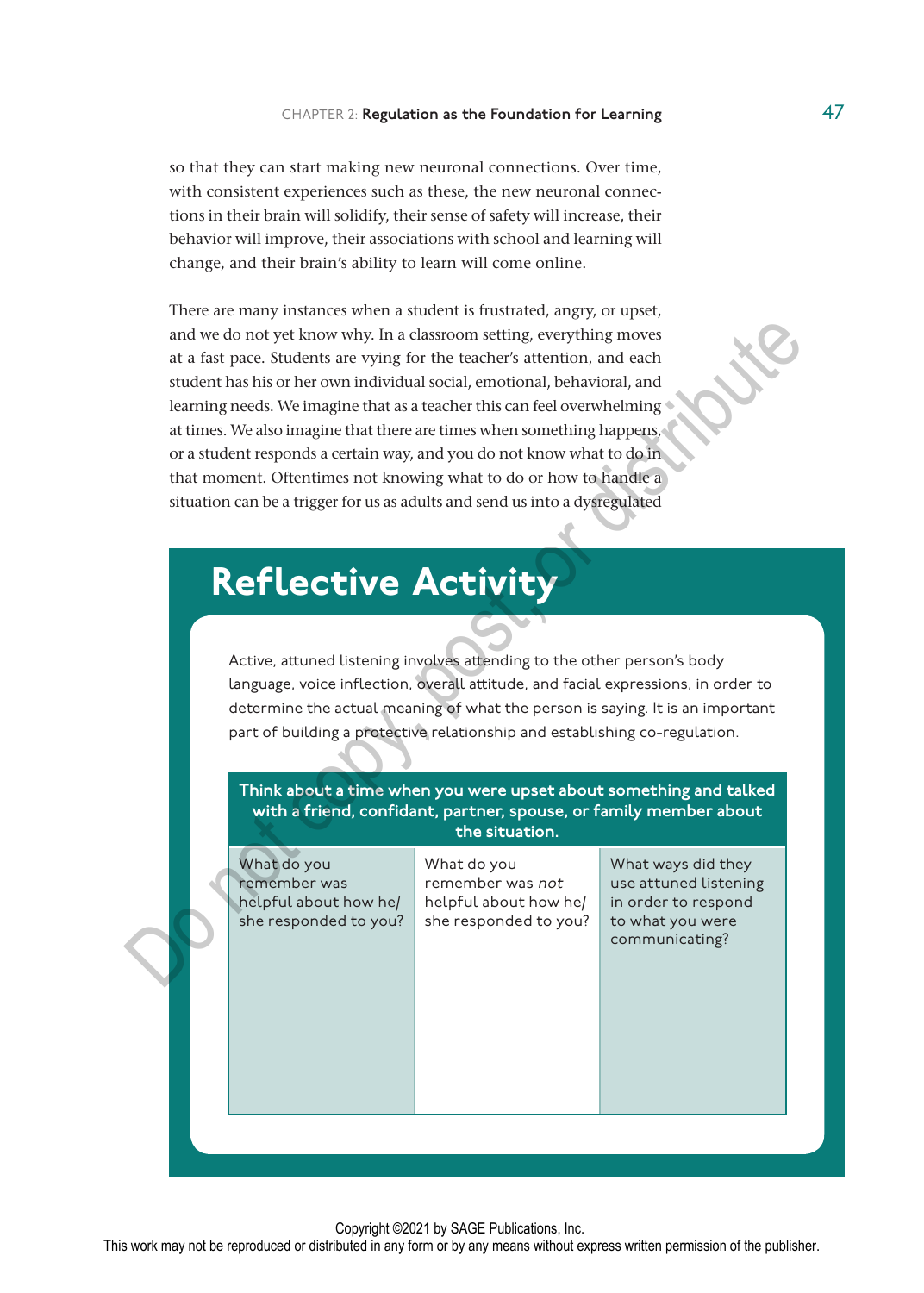state. *It is okay to not know*—*we all find ourselves in that position*. Our brains are constantly working toward integration, and there is no shame in deficits in our knowledge. It is important to continue to ask "why," continuously exploring reasons for the student's dysregulation. It is possible to do this in a way that fosters a positive teacher-student relationship, rather than just wanting to know the answer.

One tool that one of the authors, Ashley, has found especially helpful, both at home with her kids as well as professionally is to describe. *When in doubt, describe!* When you do not know what to do, simply describe what you are seeing, thinking, feeling, or what you think others are seeing, thinking, and feeling. This is another way in which you are using attuned listening. For example, Jane's teacher might say, "Wow, Jane, I see that you are hiding under the table right now. I wonder if hiding under the table helps you feel safe? It does look cozy and safe down there. I feel curious to know what happened that made you feel unsafe."

Not only does describing help the other person better understand what is happening in the moment, but it also helps the student feel seen and heard. Not to mention, it buys you some time to figure out how to solve the problem by allowing your brain to get back into a regulated state before acting. Describing provides you some time to figure out what to do next. Describing techniques also help you connect with your students through integration of the brain. You connect language, logic, and more linear thinking as you describe the "felt sense" of the situation. When we think about the classroom community in the vignette, Ms. Sperry could go on to say, One tool that one of the authors, Ashley, has found especially help-<br>ful, both at home with her kids as well as professionally is to describe<br>Wher in doubt, described When you do not know what to do, simply<br>More in doubt,

I think the other students are also curious as to why Jane is hiding under the table, and I wonder what we can all do to help her to feel safe and ready to come up and join us? Let's give her some more time to feel safe, and my guess is that she will come out when she is ready. If she doesn't, then I'll come back to check on her soon.

Here is a list of attuned listening phrases that use descriptive language you can begin to use with your students, and that your students can learn to use with each other. These phrases can help students better integrate the different areas of the brain in order to achieve regulation, as well as decrease the threat response in their lower brain so that they can access the higher-level problem-solving functions in their upper brain. It is important to use these techniques both during moments of regulation to *highlight positive interactions* in the classroom, as well as during moments of frustration or distress.

Copyright ©2021 by SAGE Publications, Inc.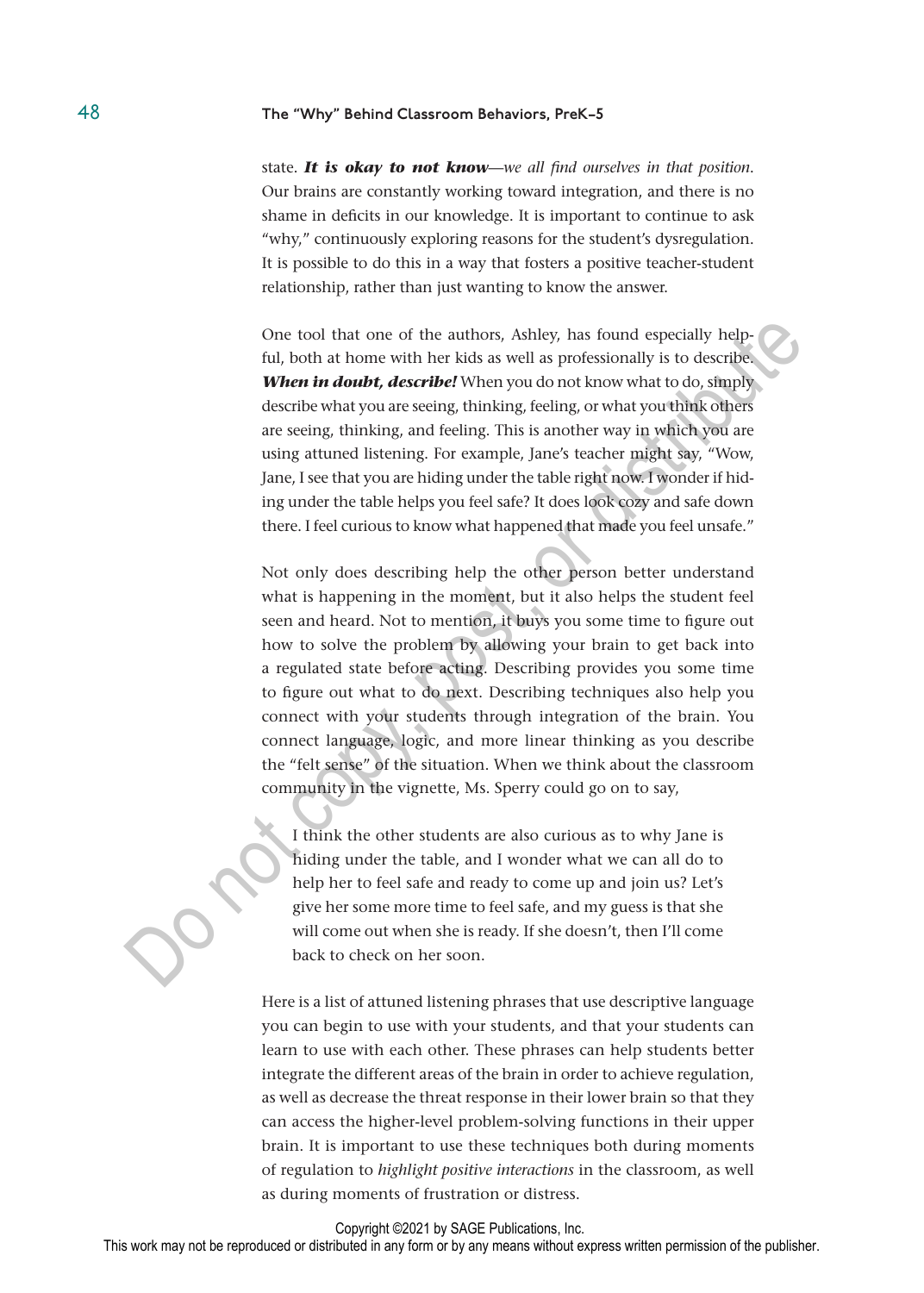- It looks like you're frustrated and that probably feels uncomfortable. Let's figure out the first step together.
- I wonder if this assignment feels confusing; we can work together to figure out a different way.
- I can see your body is moving around a lot; I wonder if it would help to get up and stretch? Let's take a movement break.
- You got really sad when you needed to clean up. It's hard to do things we don't want to do. Is there something we can do differently when it's time to clean up again?
- I see that you're hiding under the table right now. I know you were just working on your math assignment. I'm curious to know what happened.
- Some students are talking in loud voices right now, so I'm having a hard time concentrating. Sometimes when things are loud, I have a hard time focusing.
- I see Jane and Tom are working hard to figure out the problem even though it's difficult! It makes me happy when I see teamwork.
- Everyone really cleaned up quickly; that was wonderful. Now we will have more time to focus on our art project.

## Supportive Diagram

| do differently when it's time to clean up again?<br>I see that you're hiding under the table right now. I know<br>you were just working on your math assignment. I'm<br>curious to know what happened.<br>Some students are talking in loud voices right now, so I'm<br>having a hard time concentrating. Sometimes when things<br>are loud, I have a hard time focusing.<br>I see Jane and Tom are working hard to figure out the<br>problem even though it's difficult! It makes me happy when<br>I see teamwork.<br>Everyone really cleaned up quickly; that was wonderful.<br>Now we will have more time to focus on our art project. | do things we don't want to do. Is there something we can                                       |
|-------------------------------------------------------------------------------------------------------------------------------------------------------------------------------------------------------------------------------------------------------------------------------------------------------------------------------------------------------------------------------------------------------------------------------------------------------------------------------------------------------------------------------------------------------------------------------------------------------------------------------------------|------------------------------------------------------------------------------------------------|
| <b>Supportive Diagram</b>                                                                                                                                                                                                                                                                                                                                                                                                                                                                                                                                                                                                                 |                                                                                                |
| Sometimes it's helpful to have some "go-to" phrases in your back pocket to use<br>with students who are dysregulated. This can help to provide them with a degree<br>of co-regulation but also avoid triggering them from becoming more upset.                                                                                                                                                                                                                                                                                                                                                                                            |                                                                                                |
| <b>Try</b>                                                                                                                                                                                                                                                                                                                                                                                                                                                                                                                                                                                                                                | <b>Avoid</b>                                                                                   |
| "It looks like this is hard. Let's figure it<br>out together."                                                                                                                                                                                                                                                                                                                                                                                                                                                                                                                                                                            | "You're giving me a hard time. You need<br>to do what I tell you."                             |
| "I see this writing assignment is really<br>overwhelming; let's take a quick break."                                                                                                                                                                                                                                                                                                                                                                                                                                                                                                                                                      | "You need to finish this before recess or<br>you will have to stay in until it is done."       |
| "It looks like James is bothering you<br>because he is sitting so close to you.<br>Do you want to tell him that you need<br>some space right now?"                                                                                                                                                                                                                                                                                                                                                                                                                                                                                        | "James, stop moving around so much;<br>you need to sit still and leave your<br>friends alone." |

Copyright ©2021 by SAGE Publications, Inc.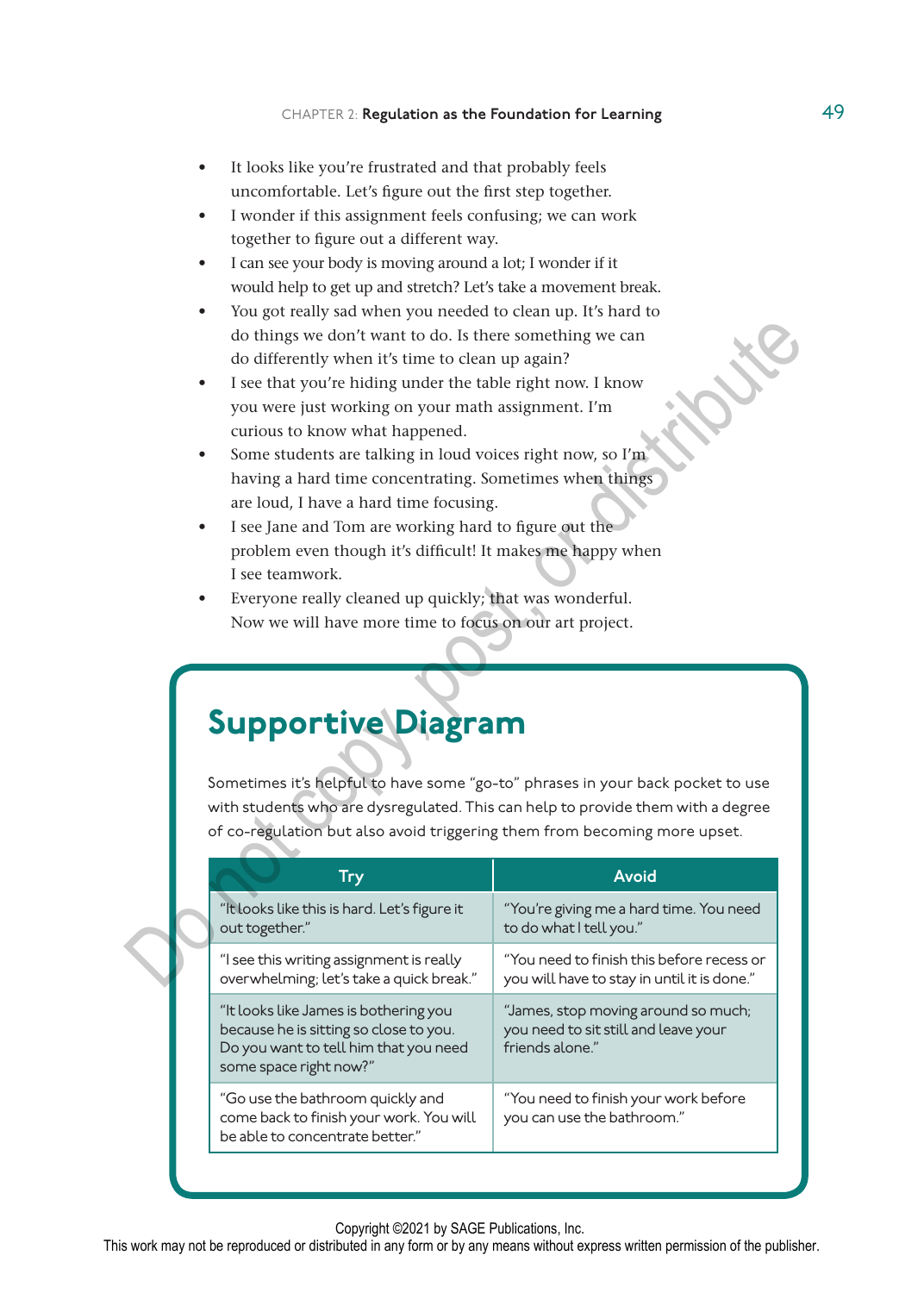

Copyright ©2021 by SAGE Publications, Inc.